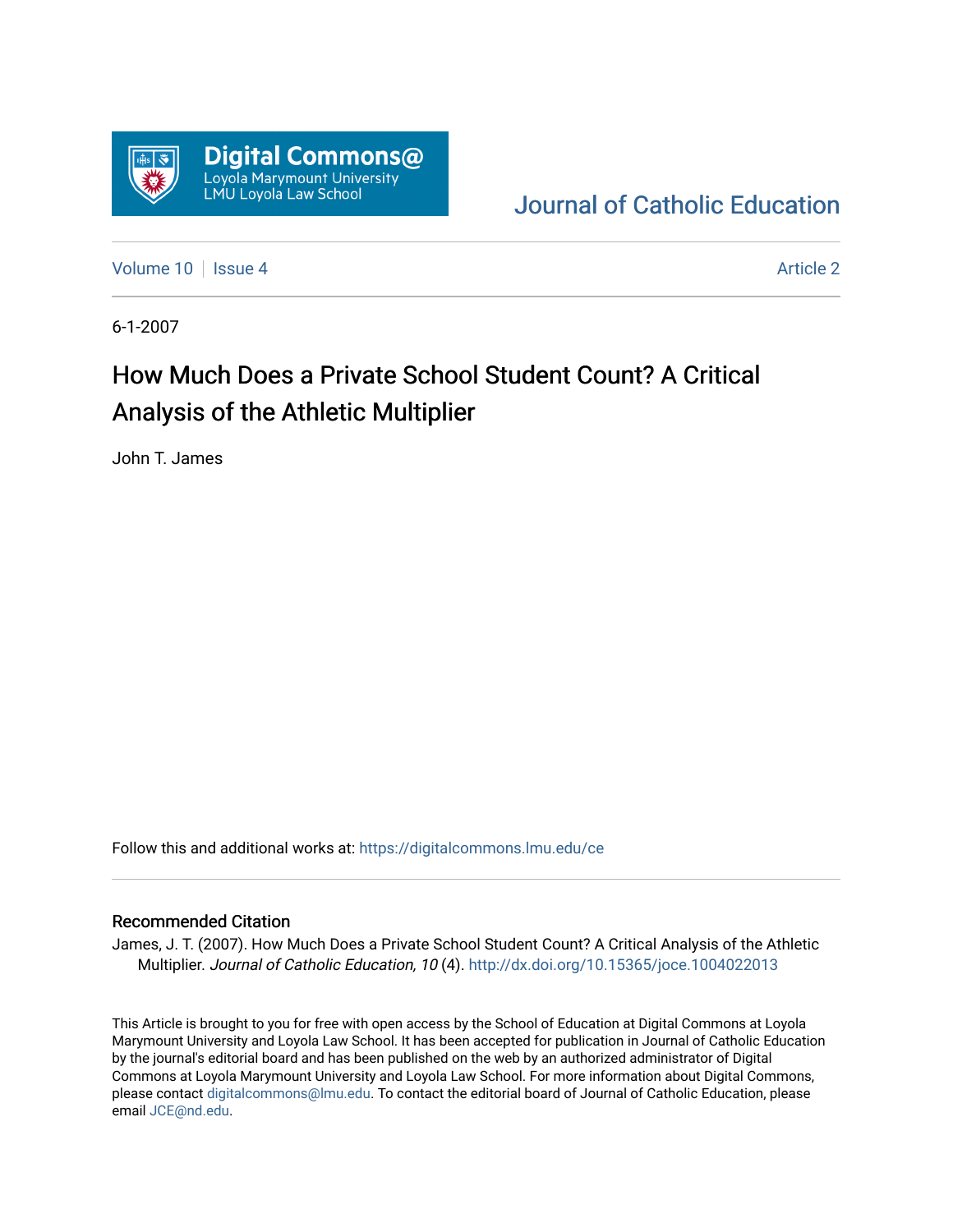### **ARTICLES**

## **HOW MUCH DOES A PRIVATE SCHOOL STUDENT COUNT? A CRITICAL ANALYSIS OF THE ATHLETIC MULTIPLIER**

JOHN T. JAMES

*Saint Louis University*

*As Catholic high schools continue to experience success in interscholastic athletic leagues, state associations have repeatedly contemplated ways to thwart the perceived Catholic school advantage. One such effort, the multiplier, receives critical assessment in this article.*

#### **INTRODUCTION**

In a number of states, the athletic associations have responded to the success of private schools in interscholastic competition by applying a multin a number of states, the athletic associations have responded to the sucplier to the private school's enrollment. The multiplier artificially inflates private school enrollment so that when schools are divided into separate classifications based on enrollment, private schools are grouped with public schools that have larger enrollments and presumably better teams. The underlying assumption is that private schools have an unfair advantage that requires such an adjustment. The states of Alabama, Arkansas, and Missouri have a 1.35 multiplier; Arkansas recently raised its multiplier from 1.35 to 1.75; Georgia has a 1.5 multiplier which it has repealed; Illinois has a 1.65 multiplier; Tennessee recently adopted a 1.8 multiplier; and Texas has a *de facto* multiplier. Wisconsin is looking at multiplier options beyond the familiar public-private school divide. Arizona, Minnesota, Ohio, Pennsylvania, and South Carolina have explored a multiplier, but found limited support for it. Indiana and Nebraska have rejected a multiplier by votes of the athletic association board and by members of the athletic association respectively. Kentucky and Louisiana pursued segregation of private schools and are included in this analysis because these cases share many of the same themes found in states that examined the multiplier. New York has taken a unique approach that defies an easy explanation.

This article will take a case-study methodological approach, examining those states that have considered enacting a multiplier. The case study approach will inform a critical analysis regarding the multiplier and the rationale for its use.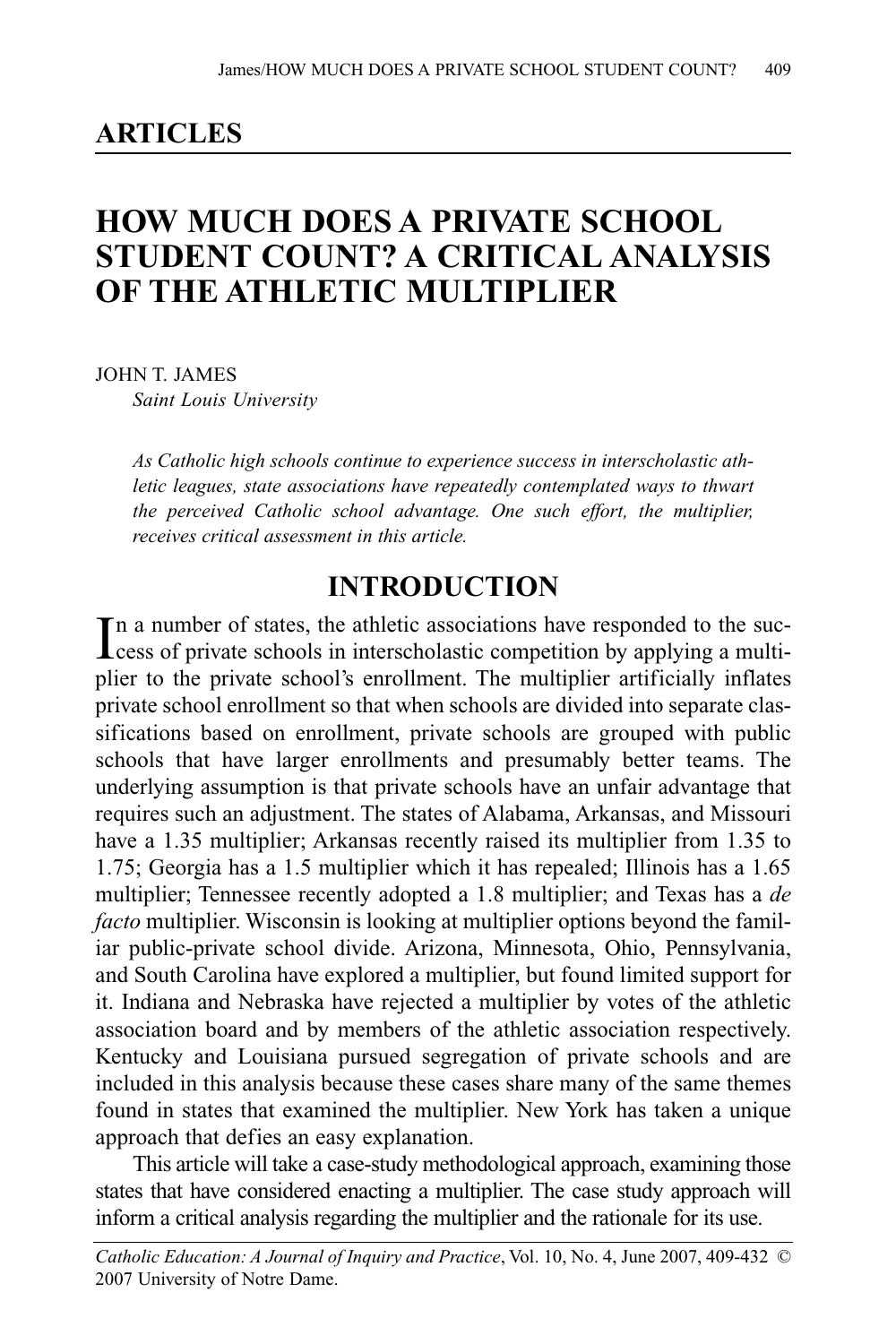#### **THE ORIGIN OF THE MULTIPLIER: ALABAMA, GEORGIA, ARKANSAS, AND MISSOURI**

The first state to adopt a multiplier was Alabama. The Alabama Athletic Association (AAA) had two proposals from the membership that sought to eliminate private schools from the association or to create a separate association. After considering the matter, the AAA developed a 1.35 multiplier, which had at its source, a statistic gleaned from the differential between the eligible athletic rolls and the enrollment rolls. The rolls indicated that the athletic participation rate among private schools was 35% higher than that in public schools. The rationale for the 1.35 multiplier was articulated in Appendix A of the 1999-2000 handbook of the AAA, and took effect in the 2000-2001 school year (*Brentwood v. Tennessee Secondary School Athletic Association*, 2001; Johnston, 2000).

A less rational approach was taken by the State of Georgia. Georgia's legislature stepped into the fray in 1999, when Tom Murphy, the Speaker of the House, was upset that his daughter-in-law's debate team at small-school Bremen kept losing in debate to nationally ranked Atlanta Pace Academy (Trowbridge, 2004). The Georgia High School Association (GHSA) responded to Murphy's request that all private schools be bumped up a classification by offering to enact a 1.35 multiplier, but it was not enough; Murphy asked for 2.0, and the executive committee of the GHSA settled on 1.5 (Trowbridge, 2004). After Murphy's retirement, and presumably after his daughter-in-law graduated from Bremen, the multiplier was repealed by the Georgia Legislature (Georgia General Assembly, 2005).

The Arkansas High School Activities Association (AHSAA) board of directors' summer of 2000 workshop contained several public-private school legislative items including a 1.35 multiplier (AHSAA, 2000a). All of the public-private school legislative items received the board's recommendation for passage and were subsequently passed (AHSAA, 2000b). The same cycle repeated itself 5 years later when the board, which has no private school representation, recommended by a 14 to 5 vote to increase the multiplier from 1.35 to 1.75. Lance Taylor, director of AHSAA, stated "[public schools] take everybody up to 21 years old. Privates screen them out. It's not the same type of kid. There's really not a good answer for it" (as cited in Gokavi, 2005, p. C8). The board took no action on a preemptive proposal by the Arkansas Nonpublic School Accrediting Association that suggested a 1.50 multiplier if a new multiplier were to be authorized (AHSAA, 2005). The new 1.75 multiplier was passed by a vote of 178 to 30, and took effect in 2006 (Sadler, 2005).

The multiplier entered Missouri through a last-minute, surreptitious ballot initiative that was not supported by the Missouri State High School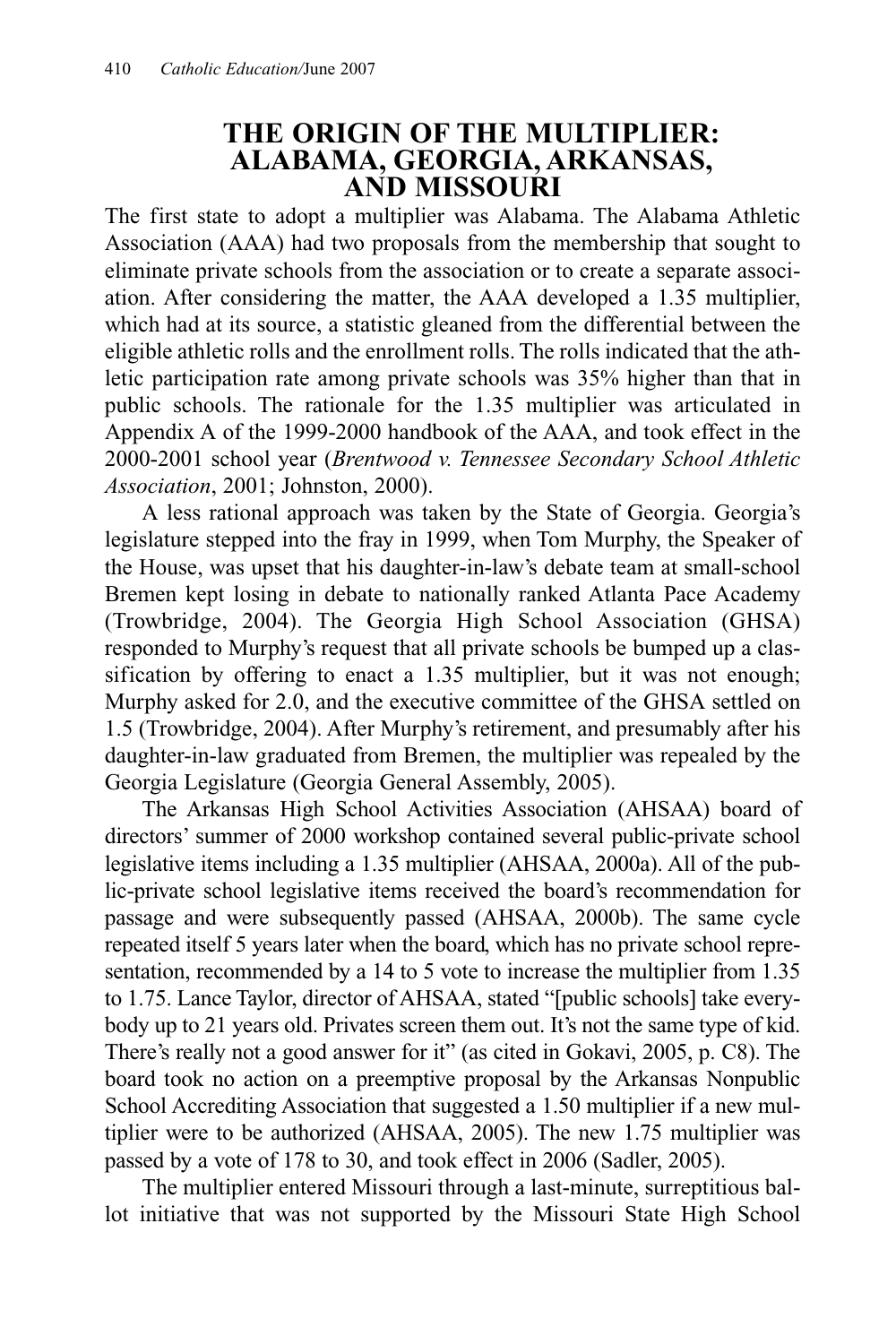Athletic Association (MSHSAA), and was passed by a minority of the member schools in the summer of 2002. Proposition #9, which sought to establish a 1.35 multiplier on private school enrollments, was placed on MSHSAA's spring ballot by a member school through the petition process. The executive director of MSHSAA was quoted as saying "The petition didn't get circulated statewide, which it doesn't have to be. There were areas of the state that had no idea this was even coming" (as cited in Baer, 2002a, ¶27). Prior to the balloting, MSHSAA requested that its member schools vote against the proposal to provide the Association with more time to investigate its implications (Baer, 2002b). Nevertheless on May 9, 2002, the MSHSAA announced that Proposal #9 had passed on a vote of 286 to 186 with at least 113 schools not bothering to vote (Crone, 2002).

#### **MISSOURI AND ARKANSAS: MULTIPLIER LITIGATION**

The parents of five Catholic high school students from two different Catholic high schools in the state of Missouri sued MSHSAA, claiming in their brief that the multiplier was arbitrary, capricious, and without a reasonable basis. The brief stated among other things, "MSHSAA cannot provide a rational basis for the 1.35 multiplier rule. MSHSAA has presented no evidence that the rule is based on any objective evidence" (Ludwig, 2002b, p. 3). The brief stated further:

The proponent of the multiplier feels that this [inordinate athletic success] is based upon the public schools having more students that are ineligible. However, the private schools also have ineligible students. The data could be easily compiled and provided to MSHSAA and classifications based accordingly. This would "level the playing field" if the success of the non-public schools is actually because of these enrollment differences. However, success on the playing field by the non-public schools very well could be based on other, intangible factors, such as tradition, coaching, family involvement, discipline, or many other intangibles. (Ludwig, 2002b, p. 3)

MSHSAA responded in its brief with 10 possible advantages: private schools have higher percentages of athletic participation, larger attendance areas, are in more densely populated regions, have greater opportunities for skill development, have the opportunity for students to selectively attend their schools, control enrollments, have selective admissions, do not admit 21-year-olds, do not have alternative education students, and have lower drop-out rates (Mayse, 2002). The plaintiffs responded in their supplemental trial brief "MSHSAA's factual defense has been to throw everything against the wall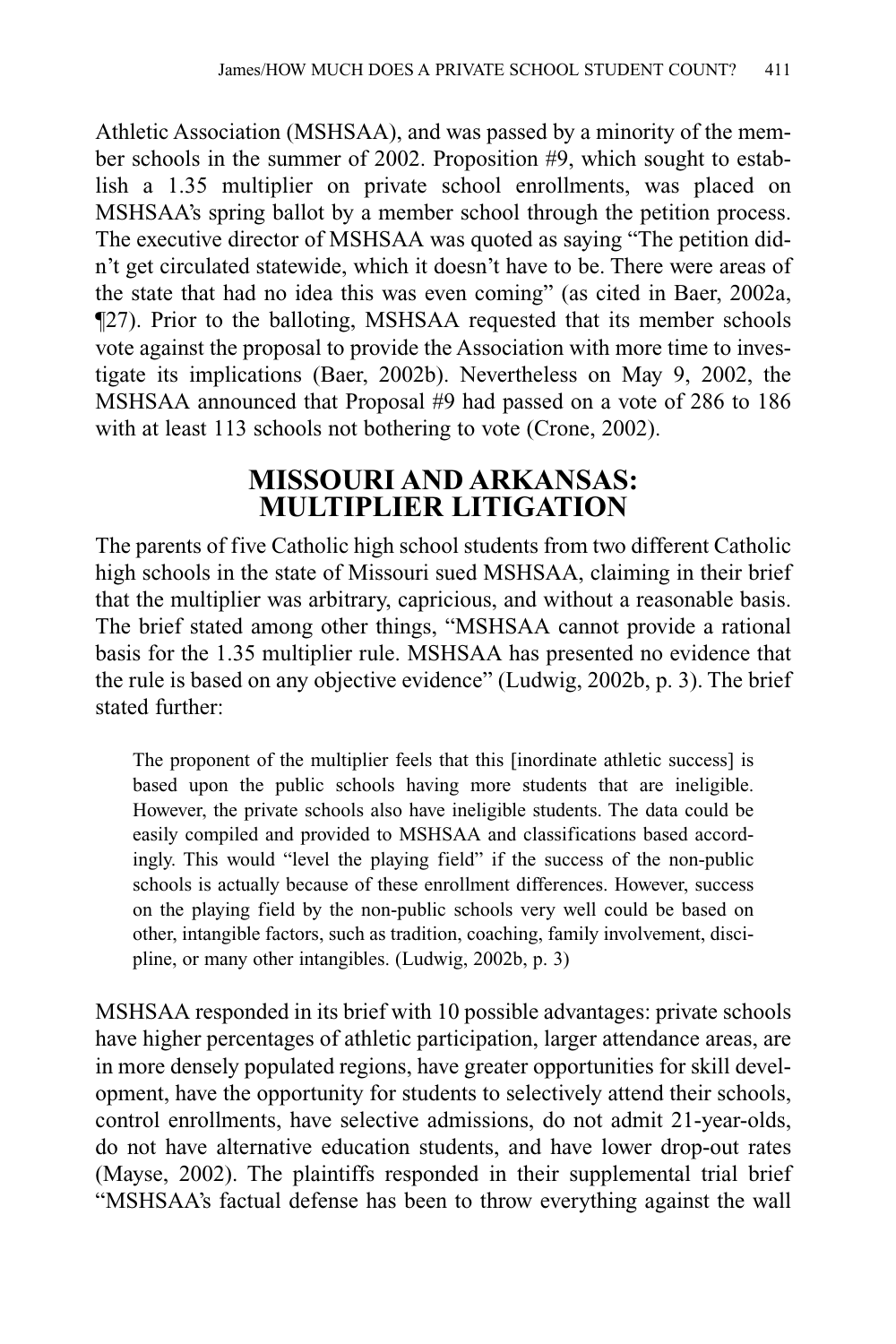and see what sticks….However, MSHSAA has presented no objective evidence to support these concerns or assumptions" (Ludwig, 2002a, pp. 2-3). The plaintiffs included a study done by a professor at the University of Missouri that found "no statistically significant correlation between the rate of participation in a school and its success on the field" (M. Ludwig, personal communication, October 30, 2003).

The Boone County Circuit Court employed the rational basis test, a standard of review for enactments challenged on equal protection grounds. The court used the Missouri Federal District Court precedent found in *Beck v. MSHSAA* (1993) that a regulation that treats non-public students differently is not unconstitutional if it "addresses a legitimate state purpose and is rationally related to serving that legitimate purpose" (p. 1005). The court then put forth a two-part argument that "Where there is room for two opinions on the matter, such action is not arbitrary and capricious" (*Bax v. MSH-SAA*, 2003, p. 18) and that since the schools that voted in favor of the policy "could have reasonably concluded from all the information provided and adduced here that nonpublic member schools have displayed a long term, continuing and increasingly statistical success in MSHSAA District and State Championships which substantially exceeded their membership ratio in the Association" (*Bax v. MSHSAA*, 2003, p. 19), MSHSAA has not acted arbitrarily and capriciously. The court paradoxically held that even though the statistical analysis provided by the plaintiffs refuted the alleged advantage of private schools, the belief that private schools have an advantage was sufficient to pass the rational basis test. It further stated that by-laws do not require mathematical precision; therefore "MSHSAA is not required to engage in mathematical nicety and precision with use of its multiplier nor sustain additional administrative burdens with more counting suggested by Plaintiffs" (*Bax v. MSHSAA*, 2003, p. 20).

A concern over the lack of a rational basis for the Missouri multiplier was expressed recently by Dale Pleimann, assistant executive director of MSHSAA, noting that some have contacted MSHSAA regarding their multiplier after sustaining the legal challenge: "One of the big concerns with our multiplier is how did you come up with that number (1.35). Since it came in by petition, we don't have an exact answer" (Gokavi, 2005, p. C8).

Gary Holt, an attorney and parent of an Arkansas Baptist High School senior filed a lawsuit challenging the Arkansas multiplier. The motion requested a preliminary injunction to change the Arkansas high school football schedules for the 2006-2008 classification cycle. The Arkansas Baptist football team won only three games in 2005, has only 25 players—most playing offense, defense, and special teams—and would move up two classifications playing teams with more than twice as many players (Moritz, 2006).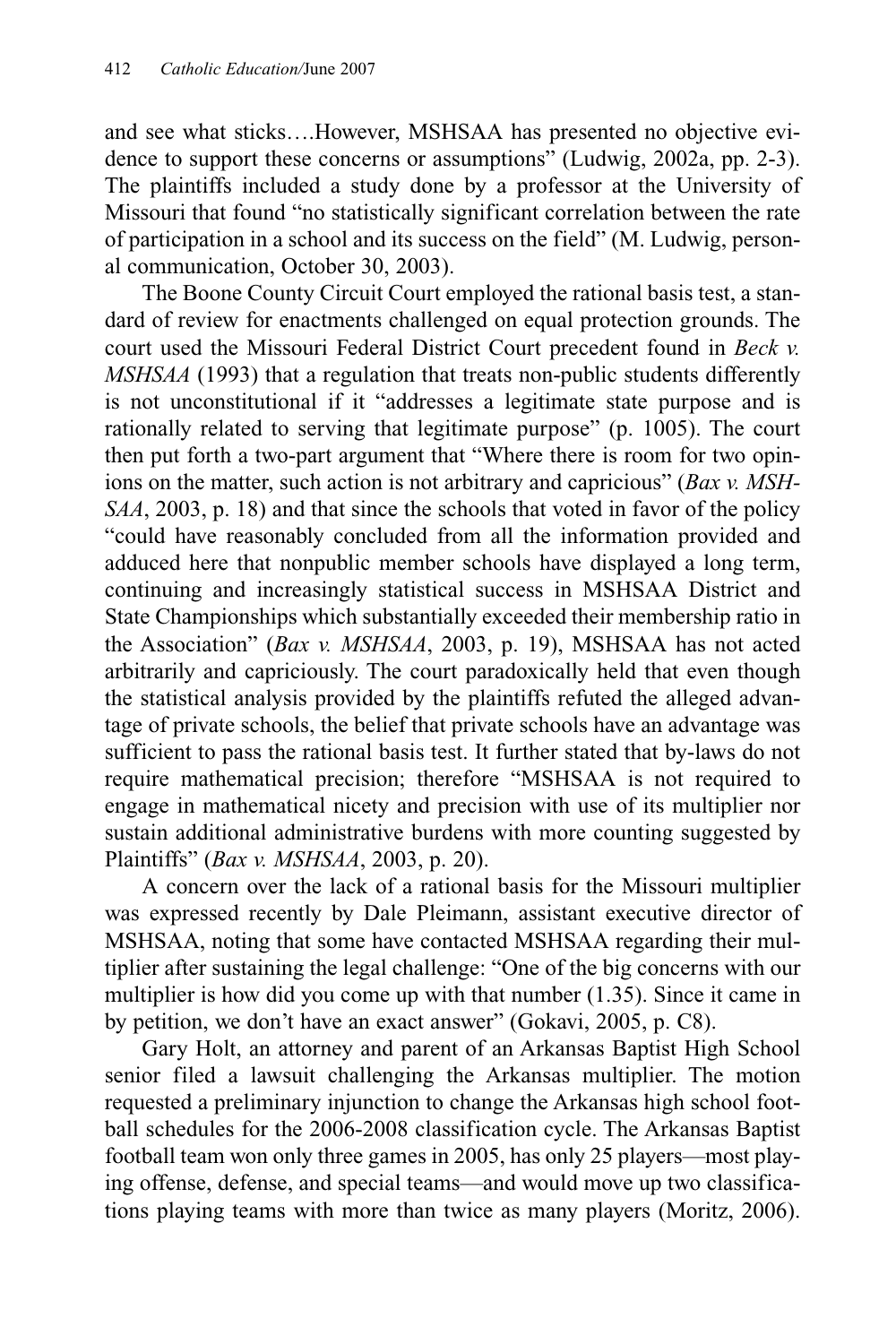Lance Taylor, executive director of AHSAA, testified that the 1.75 multiplier was based upon recommendations by public high school coaches and administrators rather than any studies or reports (Moritz, 2006).

The Pulaski County Circuit Court denied the motion after citing 12 differences between public and private schools in its findings of fact: private schools have higher participation rates (citing the Alabama study), are not required to educate handicapped and developmentally disabled students, have higher parental involvement rates, have the ability to attract foreign students under different conditions, are not required to limit extracurricular activities to only one period per day, do not have boundaries, do not have salary limits on coaches and are not required to publish the salaries, have no budget restraints on facilities, have won state championships at a higher percentage rate, do not have English as a second language students who are less likely to participate, have the ability to cap enrollment, and have the ability of their students to practice at summer workouts while public schools could not because they have jobs (Associated Press, 2006). The court used the rational basis test and, like the Missouri decision, found that "any reasonably conceived state of facts. . . could provide a rational basis for classification" (Associated Press, 2006, ¶34). Again like Missouri, the court found that "the classification system does not offend the constitution simply because classification is not made with mathematical nicety or because it results in some inequity" (Associated Press, 2006, ¶34).

#### **LOUISIANA AND KENTUCKY: ATTEMPTS AT SEGREGATION**

Two principals in north Louisiana proposed to split the Louisiana High School Athletic Association (LHSAA) into two separate classifications: one for public schools and one for private schools (Strom, 2004). The authors of the proposal claimed that private schools have numerous advantages including opportunities to accept students outside their attendance zones, to control their enrollment, and to operate under different academic guidelines (Strom, 2004). Tommy Henry, the LHSAA commissioner, observed that the proposal was gaining support from public school principals irate over the dominance of Curtis and Evangel (Strom, 2004). Two small schools, John Curtis Christian and Evangel Academy, dominated the state's top two divisions, regularly defeating opponents in football with much larger enrollments (Longman, 2004). The LHSAA avoided segregation by approving an alternative plan proposed by the LHSAA executive committee, by a vote of 256-71, to study complaints that private schools have an unfair advantage (Brocato, 2004a). In October 2004, Louisiana's high school principals voted to require all schools to play in a class determined solely by their enrollment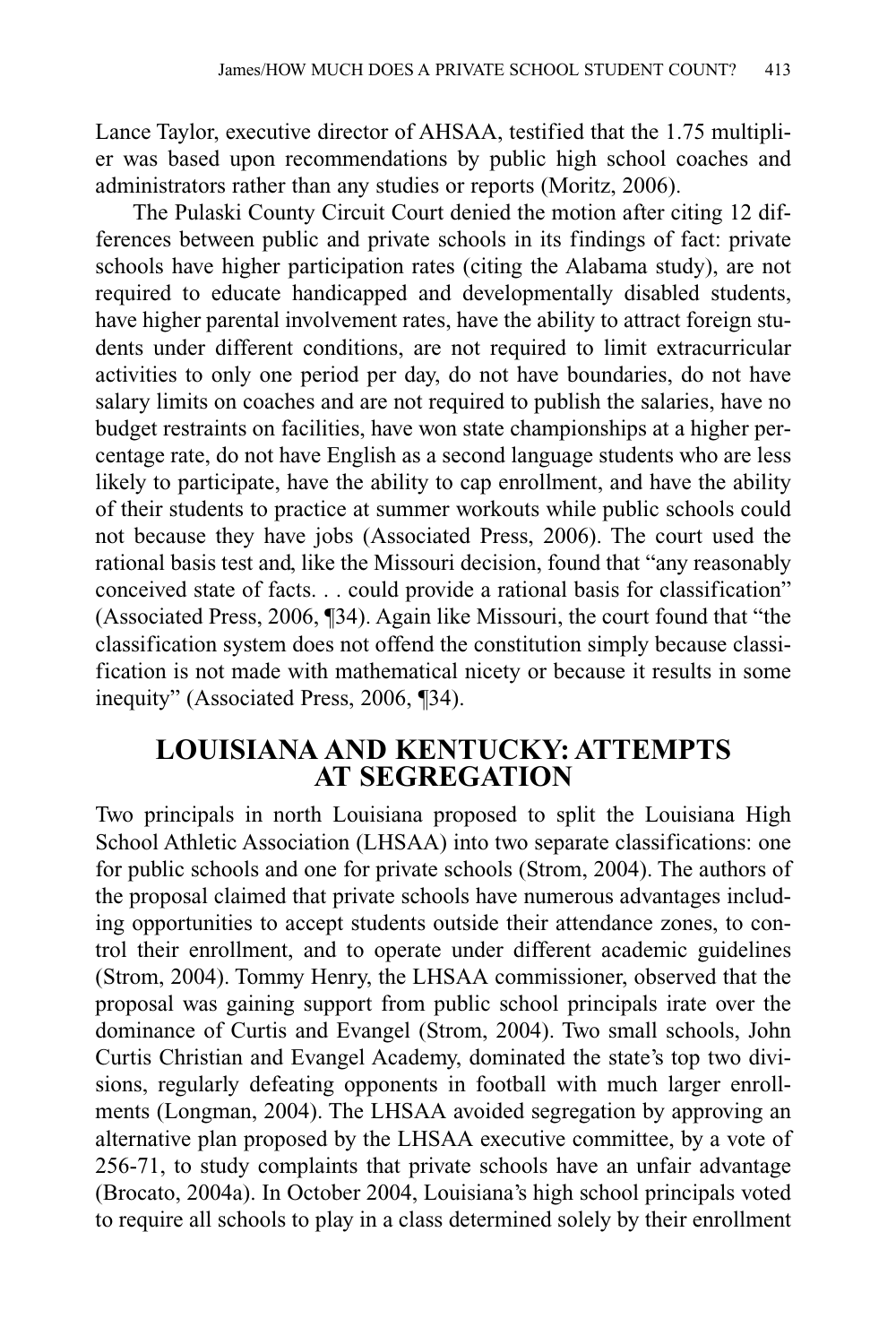with an appeal process that allowed schools to petition to play up a class (Longman, 2004). This curious action, the opposite of what other states had done using a multiplier, prevented small schools with great success from playing larger and presumably more competitive schools. Twenty-two appeals requesting to play up a class were made and only three were granted; John Curtis Christian and Evangel Academy were not among the three (McCallum, 2004). The LHSAA also shot down appeals by Archbishop Shaw to continue to be a member of the Catholic League which it had been in for 34 years, and denied the Academy of the Sacred Heart, De La Salle, and Archbishop Hannan to continue to play in the 3A division (Brocato, 2004b). Brocato (2004b) added that the appeals were denied "with a snickering purpose" (¶3).

In Kentucky, after Catholic schools won 8 of the past 10 state championships in football in the largest classification, the association's delegate membership voted 195 to 78 to separate public and private schools for the state tournament (Cohen, 2006). After the Kentucky High School Athletic Association's (KHSAA) Board of Control chose not to recommend the initiative's passage to the State Board of Education, it was sent back for mediation (Cohen, 2006). The KHSAA Board of Control recommended rules governing feeder patterns for private schools including 2 years of ineligibility for students going from a public grade school to a private high school, but these rules were sent back by the State Board of Education on concerns of their legality (Hall, 2006).

#### **TENNESSEE AND TEXAS: SEGREGATION AND MULTIPLICATION**

In 1997, Tennessee split its athletic association into two divisions, one for public schools (division I) and one for private schools that gave need-based financial aid (division II), mostly in response to one school in one sport: Brentwood Academy in football (Fair, 2004). This meant 18 football-playing private schools were segregated into division II and 15 football-playing private schools were left in division I. In 2003, at a Tennessee Secondary School Athletic Association (TSSAA) regional meeting, Herb Luker, the principal at Collinwood High School, proposed that all private schools be moved into division II (Williams, 2004). The rationale cited for the move was that private schools were able to draw students from a wide geographical area, while public schools draw students only from within their districts' boundaries (Williams, 2004). While the proposal passed by a vote of 71 to 25, the TSSAA board of control (comprised of nine public school administrators), defeated the proposal by a 5 to 4 decision in December 2003 (Williams, 2004). In February 2004, the TSSAA board of control, decided to multiply the enrollments of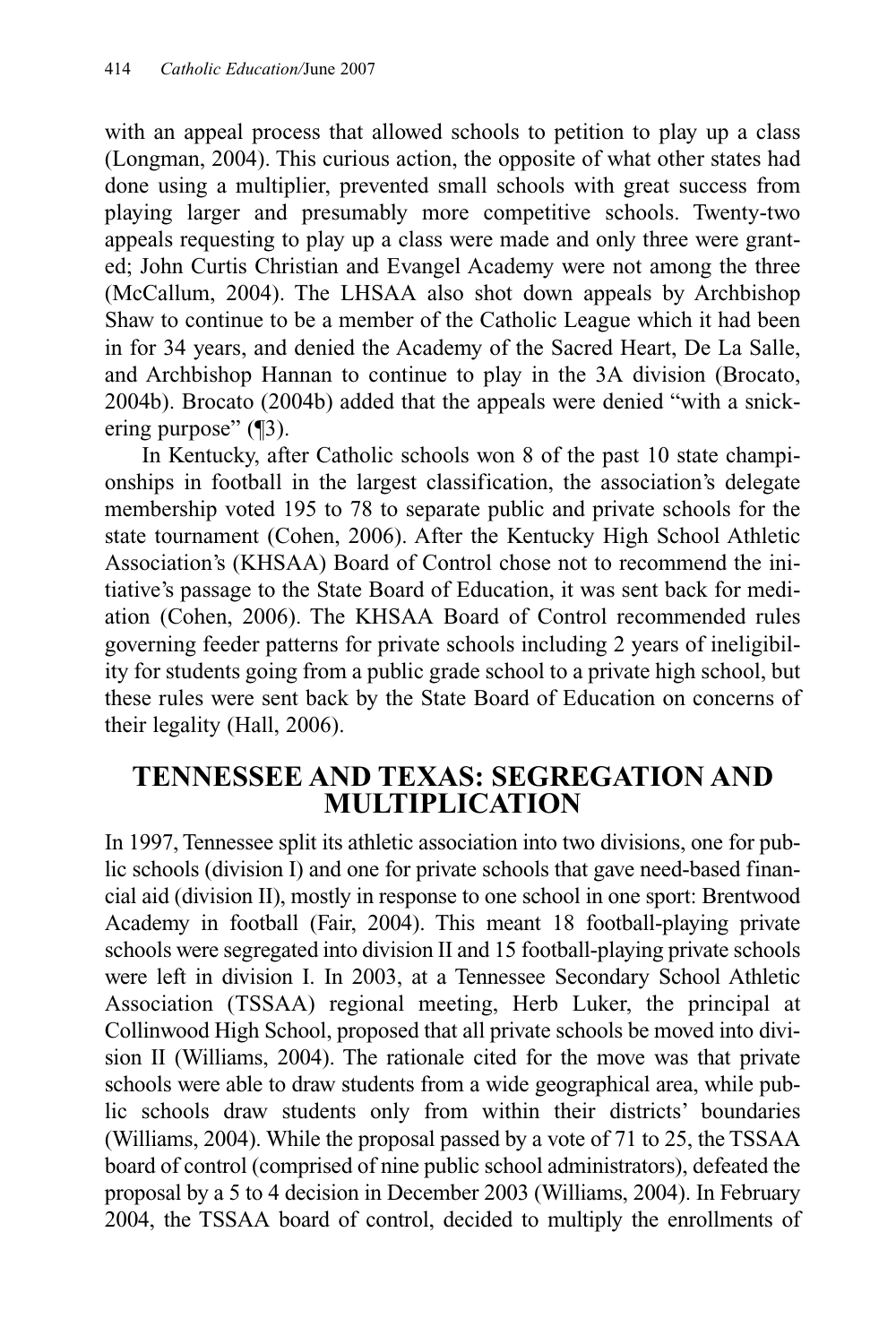those private schools that remained in division I by 1.8 for purposes of classification beginning with the 2005-2006 school year (Williams, 2004).

While open enrollment was the rationale cited in the proposal to move all private schools into division II, apparently participation was the rationale cited for the 1.8 multiplier. TSSAA chose not to apply the multiplier based upon the issue of open enrollment, which would presumably require that it be applied to public schools as well as to private schools. Ronnie Carter, the Executive Director of TSSAA stated "We are seeing more urban school systems with open enrollment, and even if they don't have open enrollment, the students have options to go to different schools in the town" (as cited in "Public-private divide deepens," 2004, ¶17). Carter added that the TSSAA board "looked at adding multipliers for public schools in metropolitan areas as well as the private schools this year" (as cited in "Public-private divide deepens," 2004, ¶18). Since the rationale for the 1.8 multiplier was participation rates, its application to public schools was deemed unnecessary. Bob Baldridge, the assistant executive director of TSSAA stated "Take two schools, side-by-side, public and private with the same number of kids, and you'll get 80 percent more out for athletics at a private school" (as cited in Trowbridge, 2004, ¶30).

Texas has two separate divisions for public and private schools: the University Interscholastic League (UIL), and the Texas Association of Private and Parochial Schools (TAPPS). Two private schools, Dallas Jesuit and Strake Jesuit, were members of a third organization, the Texas Christian Interscholastic League (TCIL) that folded in the 1999-2000 school year (Cantu, 2006). TAPPS accepts only schools with enrollments less than 725 students, and the UIL was unwilling to accept private schools (Cantu, 2006). This prevented Strake Jesuit (836 students) and Dallas Jesuit (999 students) from joining either league (Cantu, 2006).

State Senator Armbrister, D-Victoria, introduced SB 524 that dictated that the UIL may not deny admission to private schools. It allowed private schools with as few as 500 students to join, it prohibited the league from imposing eligibility requirements for private schools that exceed the proof required of public schools, required single–sex schools to have their enrollment doubled and placed in an appropriate league district based on that enrollment number (i.e., no further multipliers), and fixed the attendance zone for private schools to be identical to that of the local public school (Texas Senate, 2001b). The bill passed the senate by a vote of 22 to 7 (Texas Senate, 2001a) and was sent to the House. Simultaneously, Dallas Jesuit and Charles Gonzales, the father of a student at Dallas Jesuit, filed a lawsuit against the UIL. The lawsuit claimed the denial of admission interferes with a fundamental right of parents to educate their children, it claimed discrimi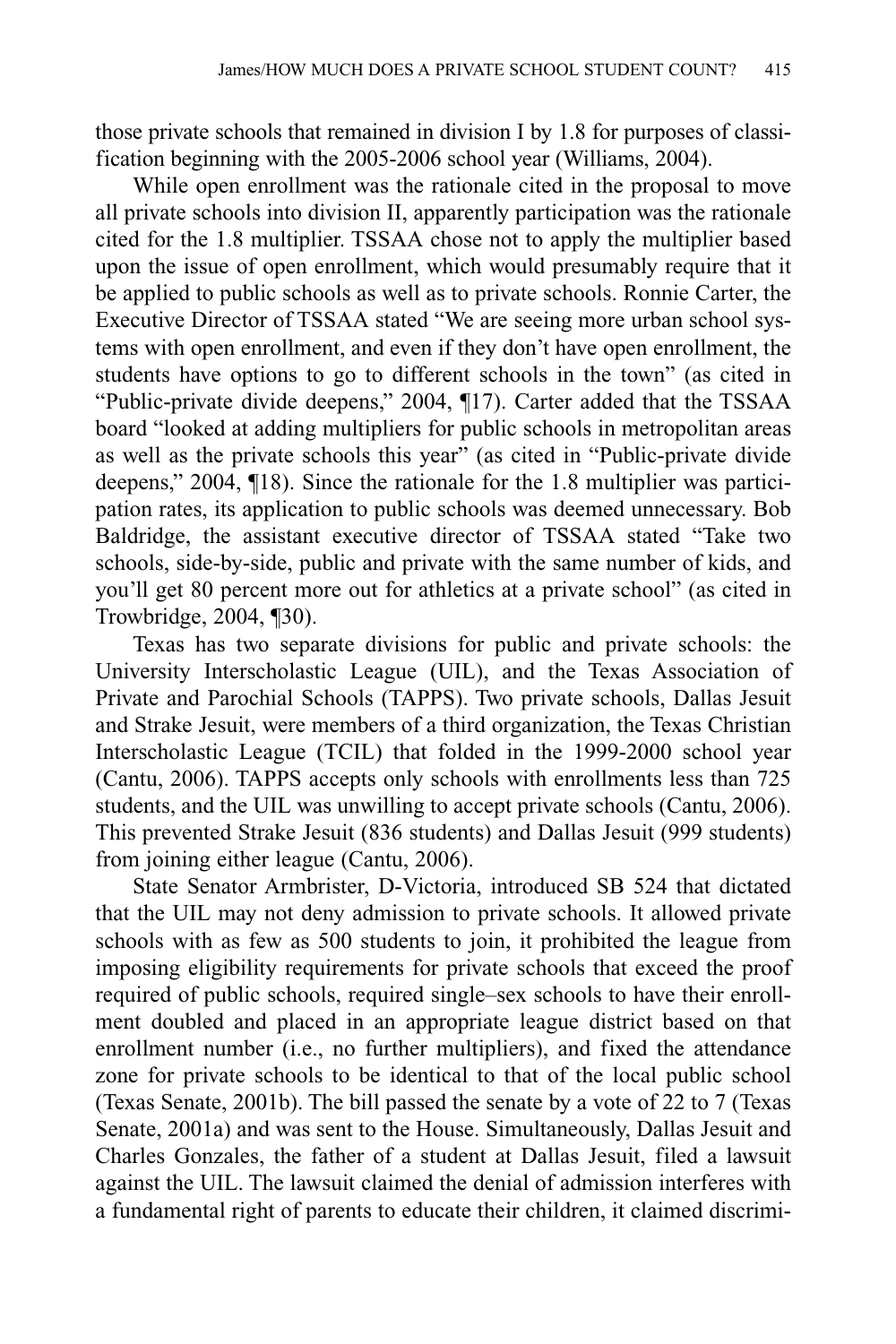nation against private schools by a state agency, and claimed denial of protection under the Texas Religious Restoration Act.

After several legal battles and looming legislation, the UIL agreed to accept Strake Jesuit and Dallas Jesuit on the condition that all private schools compete in the state's largest classification: 5A (Cantu, 2006). Since Strake Jesuit's all male enrollment is approximately 836 (1,760 if doubled), and the school with the smallest enrollment of a public school in 5A is 1,960, Strake Jesuit effectively has its enrollment doubled and then multiplied by 1.17. Besides Strake Jesuit and Dallas Jesuit, all the private schools in the state are segregated into TAPPS unless they wish to have their enrollment multiplied by a number larger than 1.17 as a condition of entry.

#### **THE ILLINOIS BATTLE**

Illinois formed a 21-member task force in the Spring of 2004 to study the issue of private schools winning an inordinate number of class A state titles (Trowbridge, 2004). The particular success of football powers Joliet Catholic, Providence, Mount Carmel, and Driscoll were the primary targets (Maciaszek, 2005). In January 2005, the task force voted to forward several recommendations on to the Illinois High School Association (IHSA) board of directors, but rejected the recommendation of the multiplier sub-committee for a tiered multiplier (Maciaszek, 2005). The task force asked that the committee re-examine the issues involved

with an eye toward additional factors, including the size of the IHSA-established radius, the actual impact of population density on a school's enrollment as opposed to the potential impact, the effects of enrollment on IHSA tournament success, and the effects of special student populations on a school's enrollment. (IHSA, 2005e, ¶5)

The IHSA board heard reports from the task force and the task force subcommittees at its February 2005 meeting, and asked that the IHSA staff review the work and make its own recommendations to the IHSA board (IHSA, 2005b). In its March 2005 meeting, against the recommendations of the task force, the IHSA board adopted a 1.65 multiplier to be applied to all "non-boundaried" schools with an enrollment of 450 or more students (IHSA, 2005a). The multiplier policy contained an exclusionary waiver for schools with a sub-average record. Marty Hickman, the IHSA executive director, stated "This was a data-based proposal….After enrollment of near 450, schools without boundaries win two to four times as much as boundaried schools" (as cited in Tucker, 2005, p. 93).

In September 2005, 37 members of the IHSA filed suit in Cook County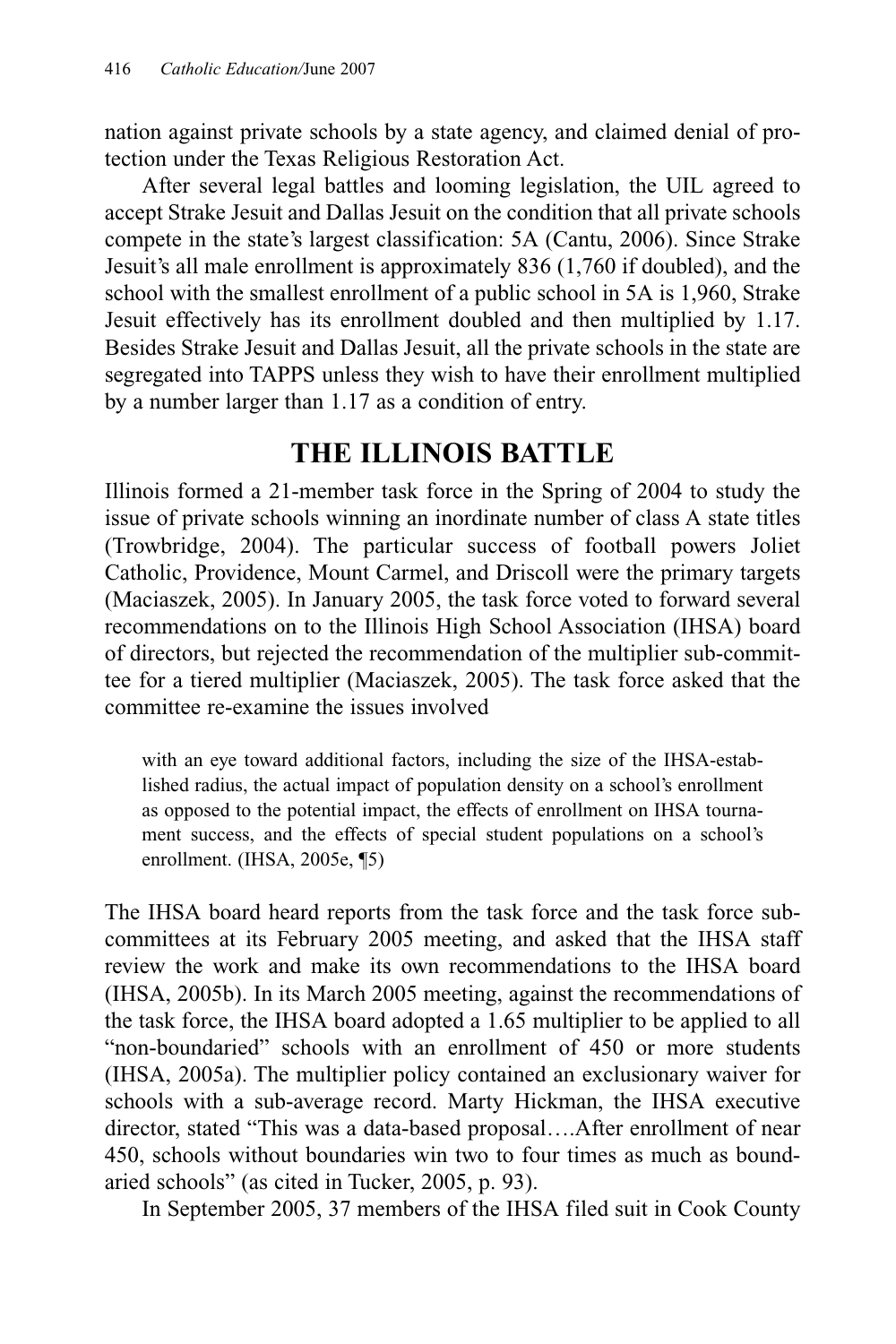over the multiplier, and quickly reached an agreement with IHSA that the multiplier would prevail through the fall season, but would be resolved through the association's normal legislative process (IHSA, 2005c). In December 2005, by a vote of 450 to 143, the membership approved a 1.65 multiplier to be applied to all non-boundaried schools, both those above and below 450 students (IHSA, 2005d). Furthermore, the new multiplier contained no waiver for schools with sub-average records.

#### **ARIZONA, MINNESOTA, OHIO, PENNSYLVANIA, AND SOUTH CAROLINA: NOT MUCH SUPPORT FOR A MULTIPLIER**

Arizona decided to shelve the idea of using a 1.5 multiplier for private schools. The move for a multiplier came from a number of public schools, primarily at the 2A level, where private schools have dominated the state playoffs in recent years (Falduto, 2006). Harold Slemmer, Executive Director of the Arizona Interscholastic Association (AIA), stated that a recent survey showed the plan does not have strong overall support from schools statewide (Falduto, 2006). Slemmer is quoted as saying "Only 56.3 percent of schools supported it" (as cited in Falduto, 2006,  $\mathbb{I}3$ ). The plan had come under fire from Representative Steven Yarbrough, a former Valley Christian board member, who introduced Arizona HB 2772 which would "prohibit any public or charter school in Arizona from contracting with any organization that does not count each student equally" (Falduto, 2006, ¶5). The Arizona Bill after receiving both majority and minority caucus support, was passed by the House by a vote of 22 to 16 (Arizona House of Representatives, 2006). Slemmer called the bill "an overreaction to an event that has not taken place" (as cited in Falduto, 2006, ¶11) and stated that the bill had no bearing on AIA's decision to not explore the 1.5 multiplier.

Minnesota was looking at the multiplier but is apparently framing the competitiveness question more broadly than merely a public-private school issue. The October 2005 delegate minutes stated,

There are changes in the making and there are numerous factors that are being reviewed to determine school enrollment in terms of the count used to determine class. Free and reduced lunch counts are one of many factors being considered as well as the amount of diversity that may exist in certain schools. The multiplier that was being considered for private schools is no longer on the discussion table. (Minnesota State High School Coaches Association, 2005, ¶4)

During the mid-1990s, the Ohio High School Athletic Association (OHSAA) held a referendum on creating a separate playoff for public and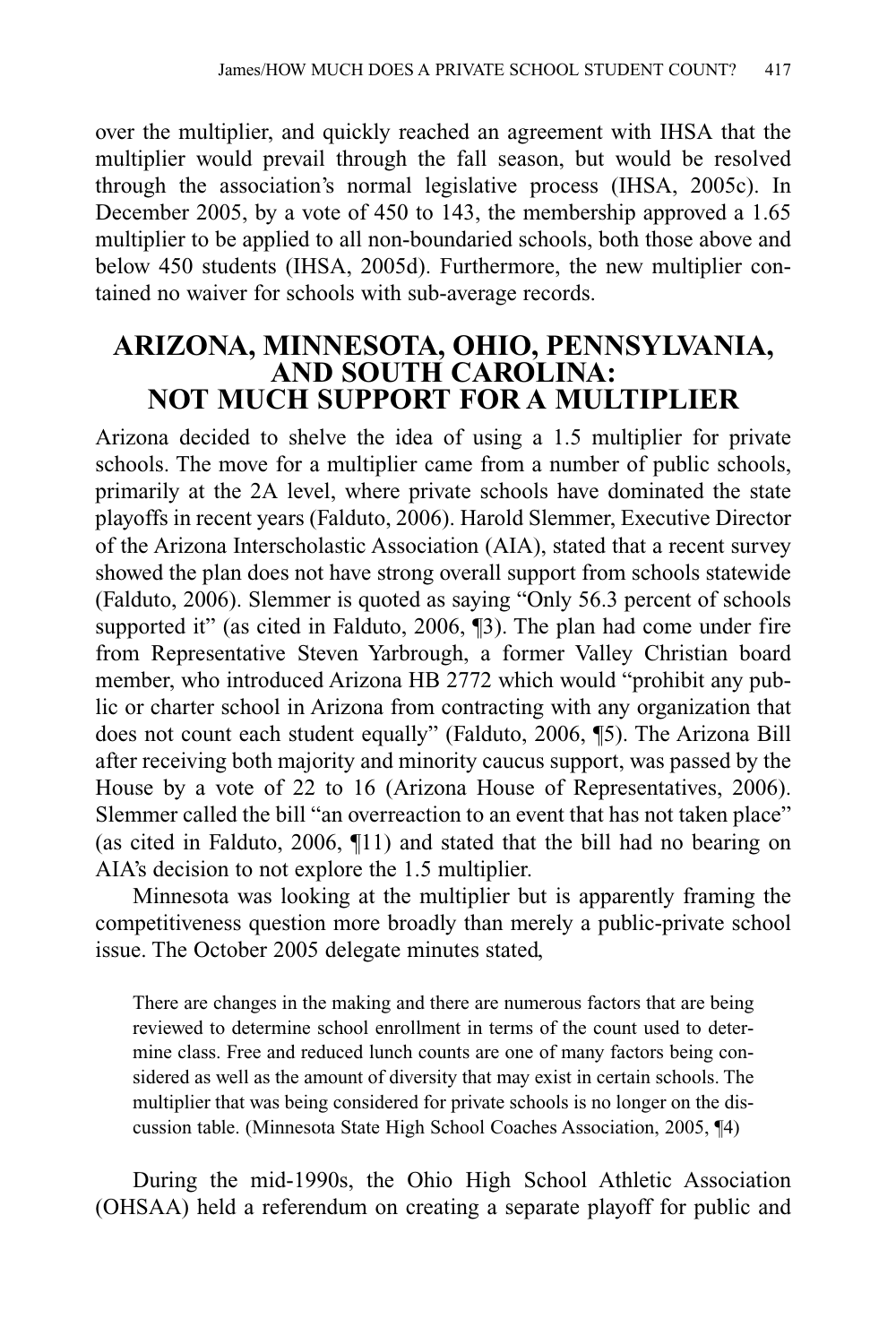private schools; it was soundly defeated (Eigelbach, 2006). However, the OHSAA put together a committee to study the multiplier because "a lot of coaches feel [Ohio's system] is not fair" (Gokavi, 2005, p. C8). Assistant Commissioner, Duane Warns, cited selective admission as an advantage for private schools; "[Private schools] can control how many students they want to admit to their school, where public schools do not have that luxury" (as cited in Gokavi, 2005, p. C8). Assistant Commissioner, Bob Goldring, a few months later stated that the problem is recruiting athletes and that "It's not a problem just related to Catholic schools" (as cited in Eigelbach, 2006). The association, seemingly taking a cue from Illinois, looked at the issue from a "boundaried school" versus "non-boundaried school" perspective, since many large urban schools allow students to transfer within the district. Goldring admitted that "a lot of what we have in place [regarding recruiting] is kind of a gray area" (as cited in Eigelbach, 2006, ¶9). Ultimately, the OHSAA abandoned the idea of the multiplier and created new smaller division I classes. Duane Warns, an assistant commissioner at the OHSAA and committee chairman stated that the multiplier concept never got a foothold in the discussion (Gokavi, 2006).

In 2003, Brad Cashman, the executive director of the Pennsylvania Interscholastic Athletic Association (PIAA) asked that the policy review committee examine possible changes in the way it deals with private schools (Associated Press, 2003). The review was prompted by complaints following the basketball championships the previous 2 years. "We have received—and we receive them every year after the basketball playoffs—numerous complaints by either telephone or e-mail about the private schools playing the public schools" (Associated Press, 2003, ¶3). Cashman asked the committee to review three options: a separate basketball tournament for public and private schools, the institution of a multiplier, or to leave the system as is (Associated Press, 2003). Cashman stated that his preference was to keep it the way it is; "There is also the equal treatment issue" (as cited in Associated Press, 2003, ¶8). The multiplier did not gain much support in Pennsylvania. Tim O'Malley, a member of the PIAA Board of Control stated "It's [the multiplier] been brought up before, and I'm sure it will be brought up routinely in the future." Echoing Cashman's analysis, O'Malley remarked "It's usually brought up every year after the basketball championships. But it only gets discussed and doesn't go any further" (as cited in White, 2006, p. D4).

The target of the multiplier was even more obvious in South Carolina. Emerald High School, which lost four head-to-head state-championship competitions in boys' golf, girls' track, baseball, and boys' soccer in a span of 5 days with Bishop England, asked the South Carolina High School League to reconsider allowing private schools to participate in the league or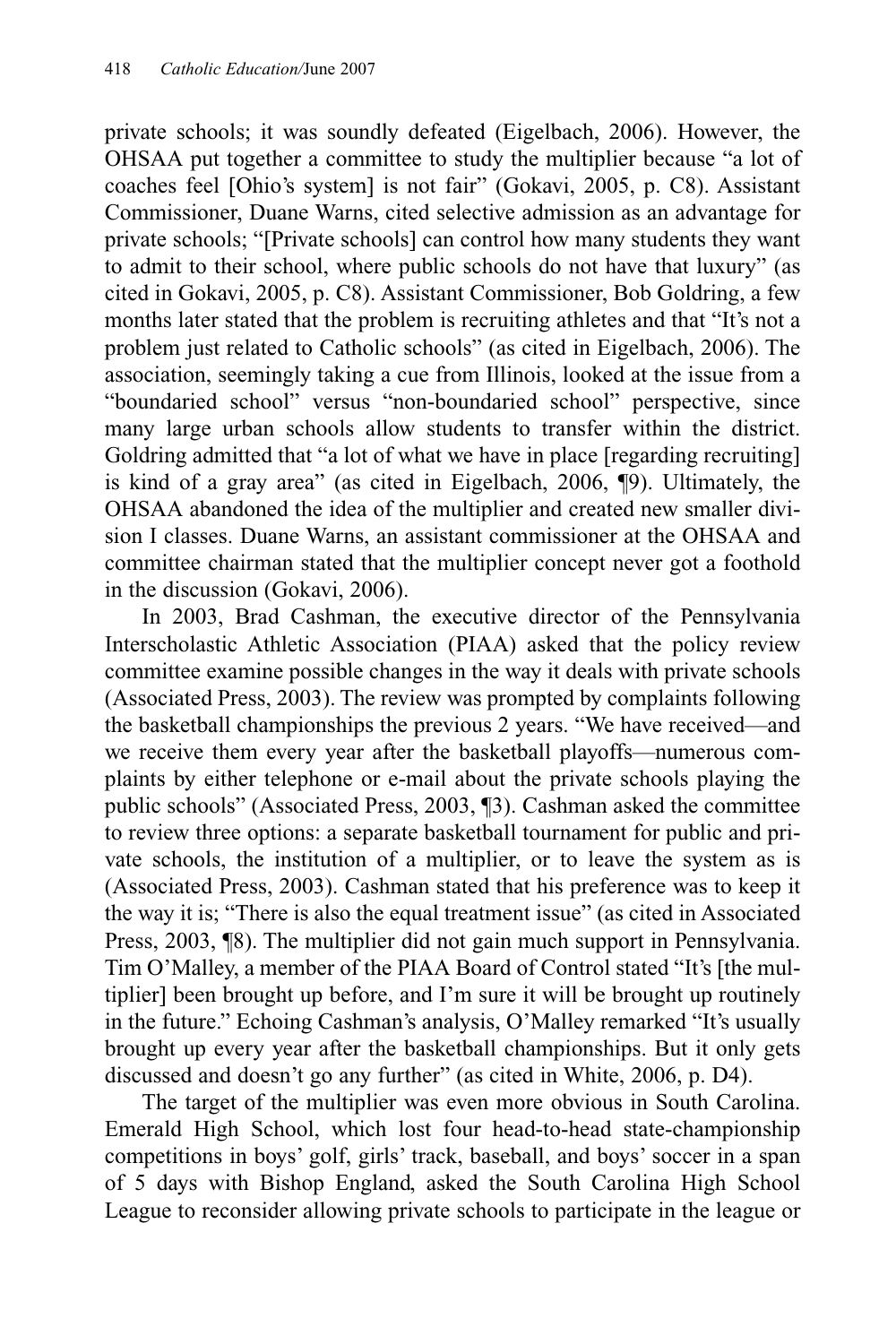to apply a 1.5 multiplier to private schools (Bowman, 2006). Emerald officials contend that Bishop England and other private schools "keep enrollment down to play at a lower classification" (Bowman, 2006, p. A1). Bishop England's athletic director, Paul Runey, found the rationale laughable; "We could easily add at least 50 students without having to add any new classes or teachers. The low end [of tuition] is \$6,000 a student. Do you really think we could afford to turn down an extra \$300,000 in tuition?" (as cited in Bowman, 2006, p. A1). The realignment of schools for 2006-2008 shows both Emerald and Bishop England in Class AA indicating that the South Carolina High School League did not grant the requests by Emerald to either segregate the private schools or multiply private school enrollment by 1.5 (South Carolina High School League, 2006).

#### **WISCONSIN: LOOKING BEYOND THE PUBLIC-PRIVATE SCHOOL DIVIDE**

In 2000, the Wisconsin Independent Schools Athletic Association dissolved, and its 56 members joined the Wisconsin Interscholastic Athletic Association (WIAA; Temkin, 2005). However, the success of private schools in boys' basketball and girls' volleyball in the smaller-school divisions raised the ire of some public schools. Doug Chickering, the executive director of WIAA, announced "From within the ranks of our membership, and some public perceptions, indicate that by placing all of the schools into divisions for tournament play based on a face-value enrollment that the smaller, non-public schools have an advantage" (as cited in Roquemore, 2005, ¶4). Chickering called for a state-wide survey of the number of student athletes coming into a school (public or private) from outside the local public school district. Chickering observed that since Wisconsin is an open enrollment state, it is not as simple as saying private schools draw players from larger geographic areas; "That's why I keep telling members we can't look at it as a public vs. non-public school issue. We have to look at open enrollment too" (as cited in Temkin, 2005, p. 12).

The WIAA, at its 2006 annual meeting, directed Chickering to make the private-public school multiplier issue its top priority: "They told us that the time for talk is over, that the public vs. private schools issue has to be resolved" (as cited in Semrau, 2006a, p. E6). He admitted to have received considerable criticism after Racine St. Catherine's 37-point win over Westby in the Division 3 state boys' basketball title game (Hernandez, 2006). Among the ideas he has proposed: apply an enrollment multiplier for the open enrollment student counts for both public and private schools, require all private schools within a Division 1 school district to play up one division, let schools play up a division in any sport they choose (and not replace it in the lower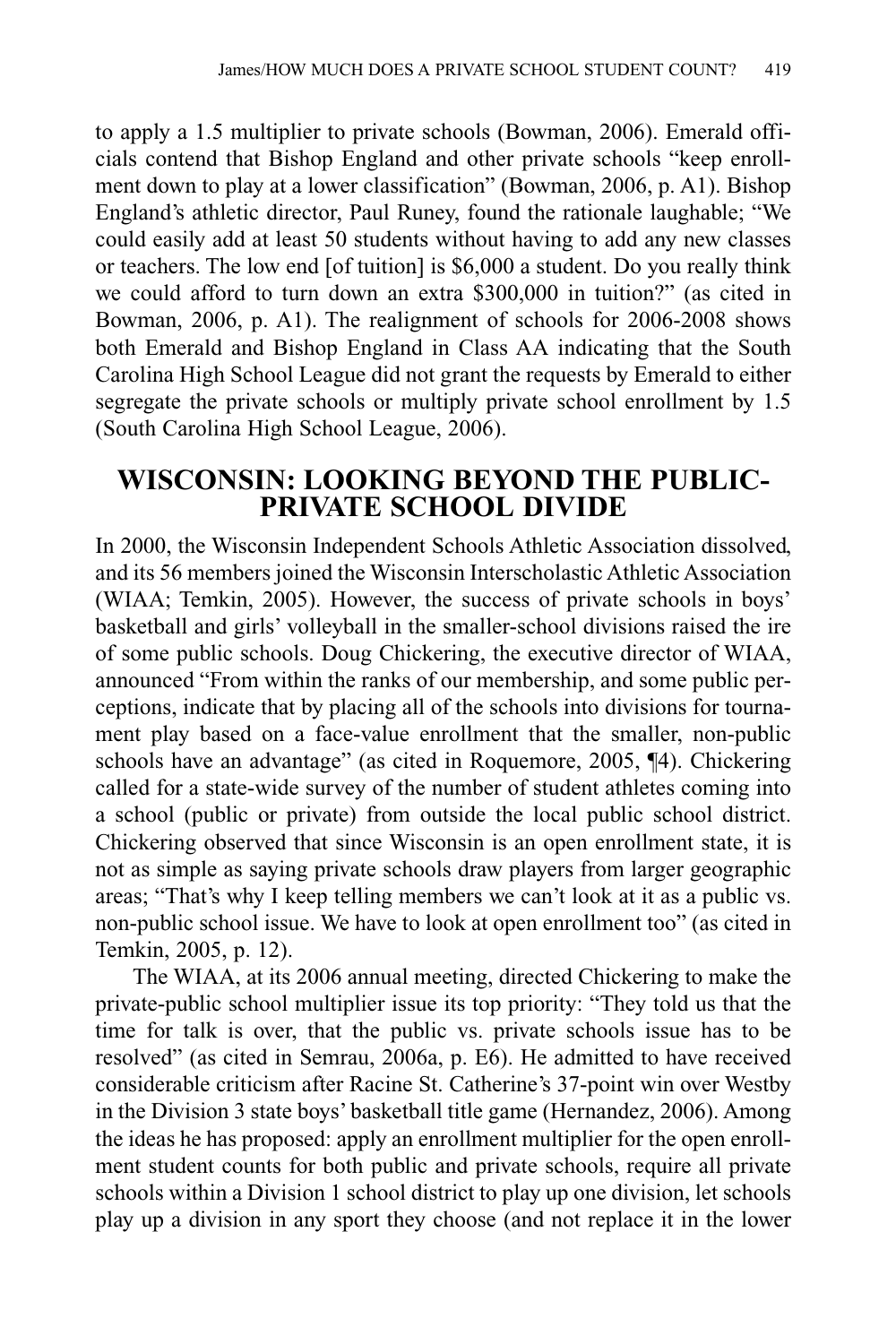division), do not allow a school that has won a state tournament to move down a division even if its enrollment declines, apply a multiplier to the number of students that receive tuition assistance (private schools), establish a higher initial placement for new member schools (in response to an innercity charter school sponsoring only a boys' and girls' basketball program; Hernandez, 2006). Chickering stated "We're going to develop a plan to finally address the public-private issue." (as cited in Semrau, 2006b, p. D4). His goal is to have a proposal to vote on at the 2007 WIAA annual meeting, and if passed, to be implemented in the 2007-2008 school year (Semrau, 2006b). Semrau (2006b) reports "It also shouldn't surprise anyone that any points that will eventually be adopted in terms of the public-private issue would be applied to basketball first, before being applied to other sports" (p. D4).

#### **NEBRASKA AND INDIANA: THE MULTIPLIER REJECTED**

The push for the multiplier originated in the East Central Nebraska Conference, a conference comprised exclusively of public schools (Reutter, 2002, ¶6). The rationale for the initiative was that "the makeup of the student body [in private schools] is very different" (Cunningham, 2002, ¶7). Public schools presumably enroll special education students, part-time students, academically ineligible students, culturally different students, at-risk, and alternative students that artificially inflate their eligible athletic rolls. "Typically these special students are not enrolled in non-public schools and typically these special students do not participate in extra-curricular activities" (Cunningham, 2002, ¶8). The multiplier was soundly defeated in all four of the six districts in which it was introduced by votes of 49 to 0, 44 to 0, 55 to 24, and in one district it was amended to call for a study committee on the issue. The 1.35 multiplier was re-introduced in 2005 in two NSAA districts, and it was again soundly defeated in both districts by votes of 35 to 12 and 44 to 25 (Pospisil, 2005).

One proposal that did pass recently in one district was a sliding adjustment scale based upon the number of students in special education, English language learning, and those receiving free or reduced lunch. The proposal would decrease overall school enrollments by 5% for every 10% that a school has in these three categories. Dan Polk, the proposal's author, stated "This opens a different debate. Instead of public versus private, it's public versus public" (as cited in Arneal, 2005, ¶4). The proposal was received more warmly than the 1.35 multiplier, but it still raised concerns. Gary Puetz, athletic director at Scotus Central Catholic stated "a lot of kids that fall into the three programs [of Polk's plan] have been successful athletes" (as cited in Arneal, 2005, ¶19). Terri Wilshusan, athletic director at Saint Francis called it "a bad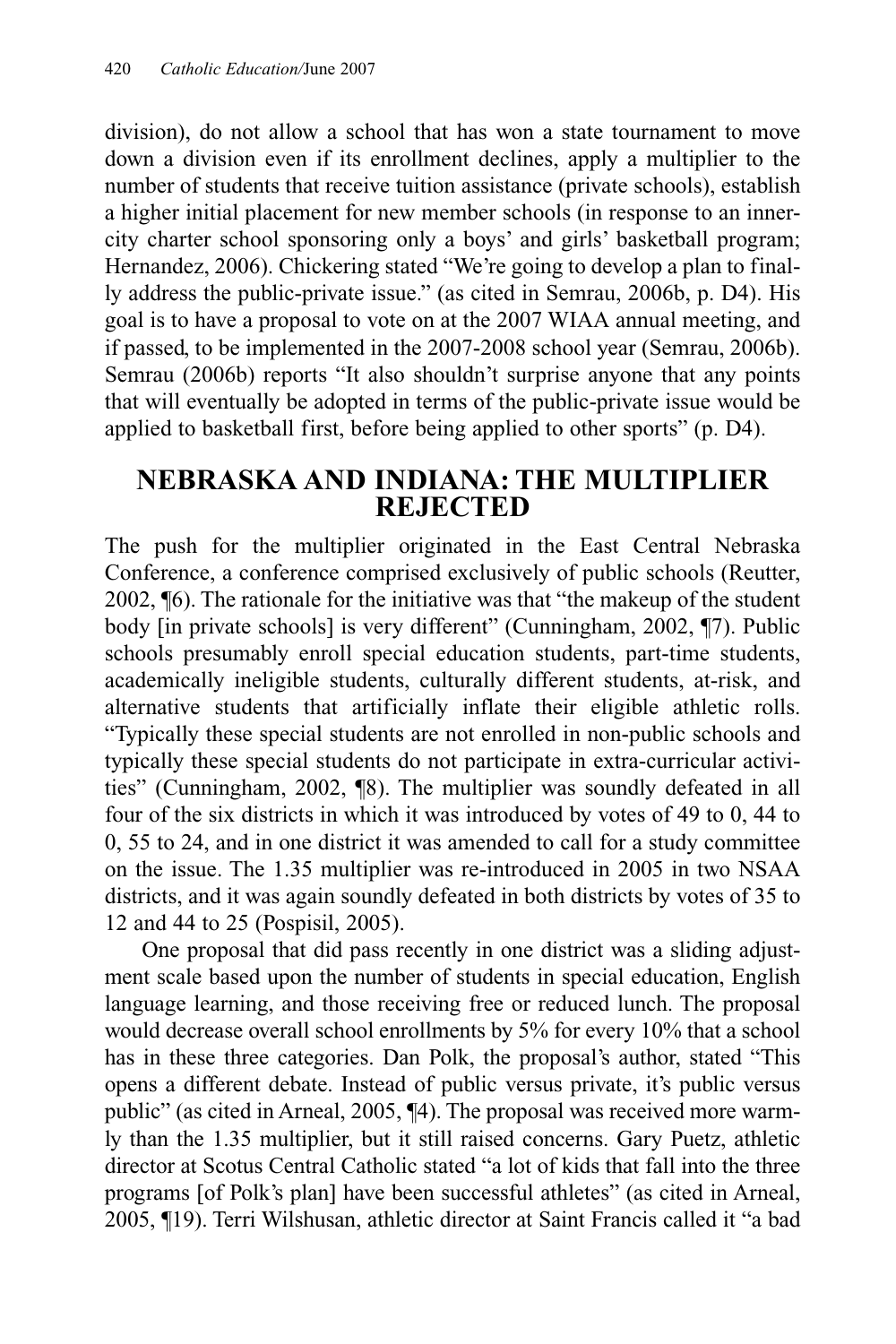idea" in part because of "this focuses on marquee sports. Just because somebody can't play football doesn't mean they can't participate in speech or music" (as cited in Arneal, 2005, ¶14). While private schools claimed five of six football championships, and 12 of the 37 athletic team titles during the 2004-2005 season, public schools claimed all 18 championships in the nonathletic activities. The proposal was soundly defeated in the January 2006 balloting by all five other districts by votes of 43 to 1, 43 to 0, 44 to 3, 17 to 0, 25 to 1 (Nebraska State Activities Association Bulletin, 2006).

In 2003, Mount Vernon principal Joe Loomis, on behalf of the Hoosier Heritage Conference (HHC), an Indiana conference made up exclusively of public schools, proposed a separate playoff for non-boundaried schools; the initiative was defeated. Undeterred, the HHC put together a committee of coaches that proposed a 1.5 multiplier be applied to all private schools. John Broughton, the chairman of the coaches committee stated "We don't have a vendetta, and we don't want to destroy the private schools. We just feel that there needs to be a leveling of the playing field" (as cited in Cohen, 2006, ¶9). While recruiting was the often mentioned advantage, Broughton has "steered coaches away from making that a part of the debate" (as cited in Cohen, 2006, ¶14) since the Indiana High School Athletic Association (IHSAA) has rules against recruiting; he reasons that private schools gain an advantage because "they pick their students and control the size of their schools, and that's an unfair advantage" (as cited in Cohen, 2006, ¶16).

Three Catholic schools that have had tremendous success in football appeared to be at the center of the multiplier controversy: Cathedral, Roncalli, and Bishop Chatard. Jim Martin, athletic director at Ritter, a private school of 370 students remarked, "It seems to me the main people pushing for this are aiming at the Cathedrals and Roncallis, there's no question about that" (as cited in Cohen, 2006, ¶53). Bobby Cox, IHSAA assistant commissioner, is not convinced that a multiplier would result in fewer state titles for private schools. He contends that the successful programs could likewise be successful in the higher classification: "Instead of [public schools] getting beat by Cathedral and Roncalli, now you're going to get beat by Roncalli and Chatard" (as cited in Cohen, 2006, ¶30).

Two multiplier proposals were presented to the IHSAA Board. The 1.5 multiplier proposal would impact only private schools and had the support of the HHC principals; it avoided the question of boundaries which became a sticking point with the IHSAA Board (Cohen, 2006). Another proposal was a sliding multiplier from .70 to 1.3 based upon the percentage of students on free and reduced lunches, a proposal that would impact all schools (IHSAA, 2006). The sliding multiplier was rejected by a 15 to 0 vote with one abstention; the 1.5 multiplier was rejected by a 16 to 0 vote. Blake Ress, the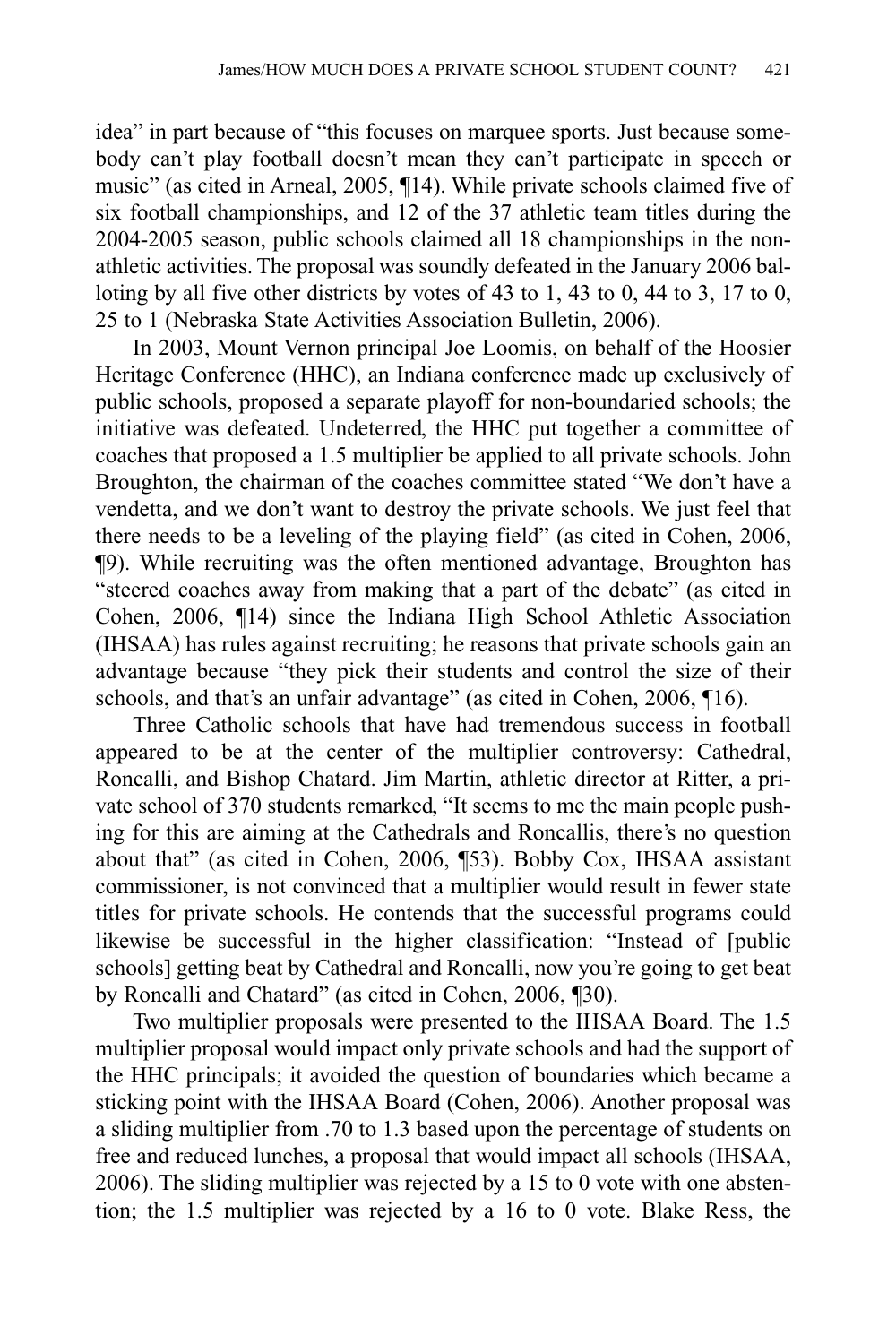IHSAA commissioner stated "Nobody on the board spoke that we were for it, necessarily, but they spoke of concern of having a basis upon which to make this kind of a change" (as cited in Tucker, 2005, p. 93).

#### **NEW YORK: A UNIQUE APPROACH, BUT NO STATEWIDE MULTIPLIER**

In 1997, the New York State Public High School Athletic Association (NYSPHSAA) adopted a resolution that allowed each section to reclassify schools the way it saw fit (Witt, 2006). Section 6 (Buffalo area) does not allow non-public schools to compete in its championships. Sections 2, 3, and 4 (Albany, Syracuse, and Binghamton areas respectively) all developed a system to reclassify the non-public schools. A few years back, the NYSPH-SAA looked at the use of a multiplier, but according to executive director Nina Van Erk, "Our representatives felt that where it was good for schools with all strong programs, it didn't work with weak programs" (as cited in Witt, 2006, ¶27).

In an effort to bring some uniformity to the process, the New York State Public High School Athletic Association (NYSPHSAA) mandated that each of the state's 11 sections evaluate its non-public high school programs in accordance with certain state-wide requirements and certain placement criteria (Witt, 2006). The statewide requirements include: the evaluation process must be done every 2 years, must be sport specific and season specific, must be approved by the section's athletic council, and must have an appeal process (Witt, 2006). The placement criteria may include, but are not limited to, enrollment figures, level of competition during the regular season, and level of success over 5 years at the league and state level (Witt, 2006).

### **MULTIPLIER THEMES**

A common theme behind the multiplier and segregation movements is a perception that private schools have an unfair advantage in competitive activities. It is often a reactionary initiative originating from a particular aggrieved public school or small group of public schools wishing to "level the playing field" against a rival or small group of rival private schools. This was clearly the case in Georgia, South Carolina, Louisiana, and Tennessee, but also in evidence in Illinois, Indiana, Nebraska, and Wisconsin. In Georgia, it was Tom Murphy's daughter-in-law's debate team that lost to Atlanta Pace Academy (Trowbridge, 2004). In South Carolina, it was Emerald losing four state championships in 5 days to Bishop England (Bowman, 2006). In Louisiana, it was the success of two football powers: Evangel Christian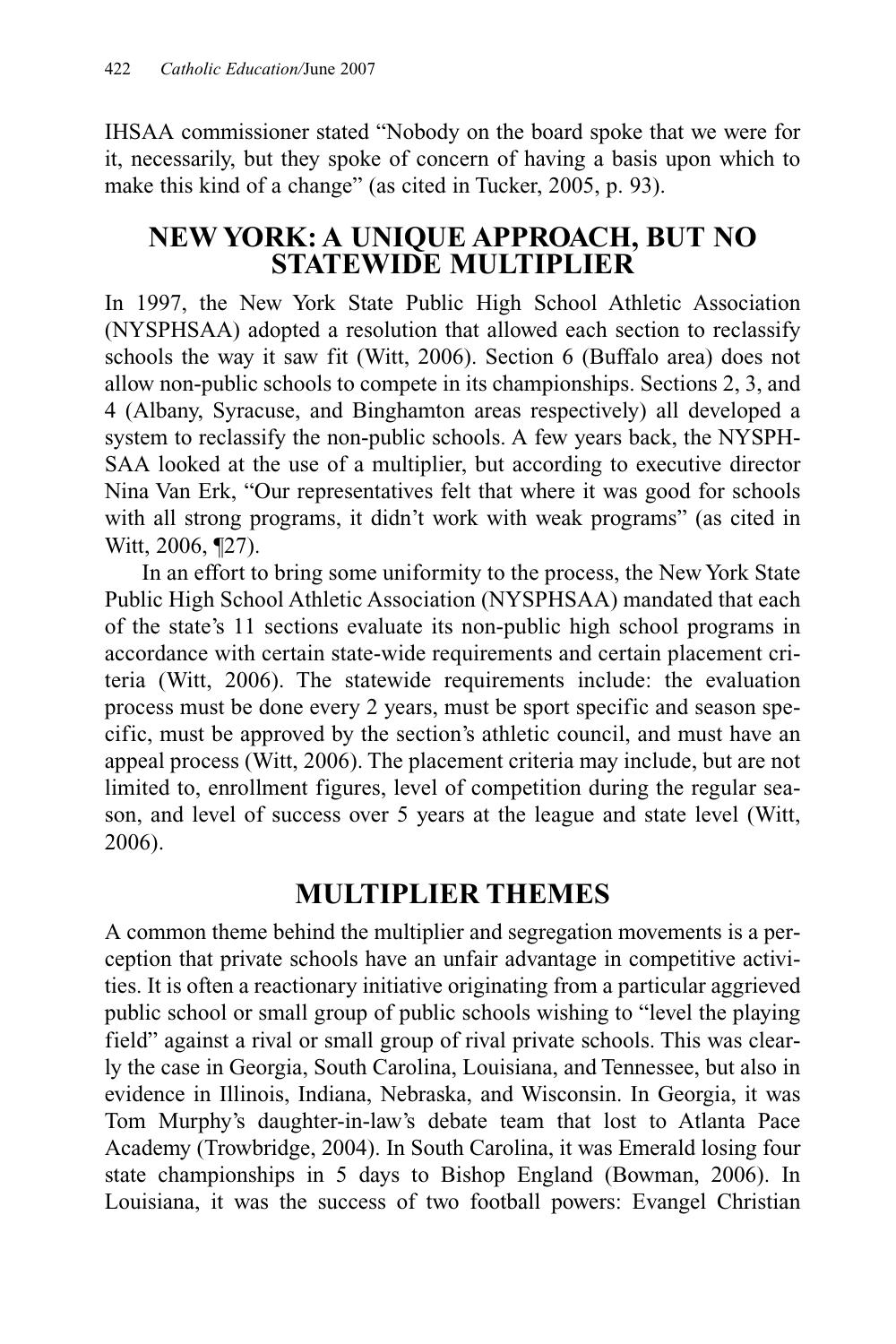Academy and John Curtis Christian, that led to an "un-multiplier" and a movement to eliminate all private schools from the LHSAA (Daigle, 2004). In Tennessee, it was the success of Brentwood Academy in football (Fair, 2004). In Illinois, it was the success of Joliet Catholic, Providence, Mount Carmel, and Driscoll in football (Maciaszek, 2005). In Indiana, it was the success of three Catholic schools: Cathedral, Roncalli, and Chatard (Cohen, 2006). In Wisconsin, it was the success of Whitefish Bay Dominican in boys' basketball and Kettle Moraine Lutheran girls' volleyball (Roquemore, 2005), and most recently Racine St. Catherine's in boys' basketball (Hernandez, 2006). In Nebraska, it was the East Central Nebraska conference that comprised the small group of aggrieved public schools (Reutter, 2002). In Texas, it was Dallas Jesuit and Strake Jesuit (Cantu, 2006).

As a reactionary initiative without a clear articulation of the alleged advantage, the multiplier (or segregation) becomes the panacea in search of a rational basis as a pretext for its adoption. This was most clearly the case in Georgia, Indiana, South Carolina, Louisiana, and Ohio while also is evidenced in Missouri, Arkansas, Illinois, Alabama, and Tennessee. In Georgia, the success of one school in debate raised the ire of Tom Murphy and resulted in a 1.5 multiplier for the purpose of removing Atlanta Pace Academy from competition with Bremen (Trowbridge, 2004). In Indiana, a committee of public school coaches arrived at a 1.5 multiplier after the chairman "steered coaches away" from the recruitment rationale, but instead articulated an untested hypothesis that "they [private schools] pick their students and control the size of their schools" (Cohen, 2006, ¶14-16). A single school, Emerald, relied on the same rationale in its push to enact a 1.5 multiplier in South Carolina (Bowman, 2006). In Louisiana, the un-multiplier was used to eliminate Evangel Academy and John Curtis Christian from the highest classification, which resulted in a reaction among the state's lowest classifications that looked for ways to create a rule to avoid competition with the same two schools (Daigle, 2004; Longman, 2004). In Ohio, the rational basis for the multiplier changed from selective admission to the recruiting of athletes (Eigelbach, 2006; Gokavi, 2005); Ohio looked at boundaried versus nonboundaried distinctions before dropping the whole matter (Gokavi, 2006). In Missouri, the lack of a rational basis required MSHSAA in defense of the 1.35 multiplier to "throw everything against the wall and see what sticks" (Ludwig, 2002a, pp. 2-3). Arkansas similarly did not have any studies or reports to justify increasing the multiplier from 1.35 to 1.75, and like Missouri, when challenged in court, identified 12 differences as pretext in support of the multiplier (Moritz, 2006).

In Illinois, after the rejection of the IHSA task force's recommendations, and after warding off litigation as a consequence of the IHSA decision to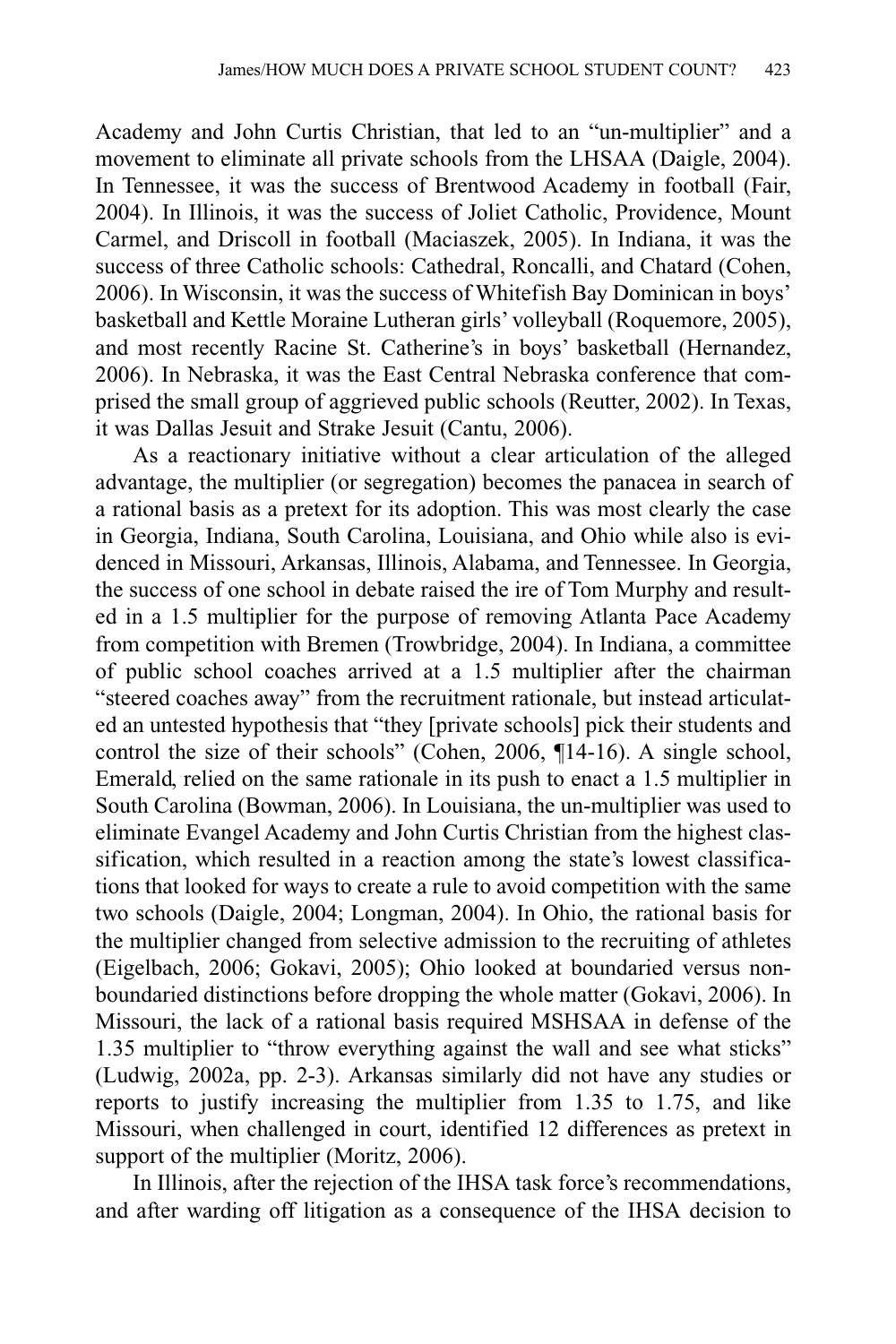enact a 1.65 multiplier, a 1.65 multiplier for all non-boundaried schools with no waiver for schools with sub-average records was adopted by vote of the membership (IHSA, 2005d). In Alabama and Tennessee, a rational basis for the multiplier was found as a compromise to tossing out the private schools (Fair, 2004).

Southern states have framed the issue as a private school advantage and have turned to a multiplier that impacts all private schools as a class or have attempted outright segregation. The list includes Alabama, Arkansas, Georgia, Kentucky, Louisiana, Missouri, Tennessee, and Texas. States in the North and Midwest have framed the issue around school characteristics that might provide an advantage (boundaried versus non-boundaried schools), explored options that would impact both public and private schools on an individual basis, or have rejected statewide multipliers outright. The list includes Minnesota, Nebraska, New York, Ohio, Pennsylvania, Wisconsin, and the anomalous inclusion of South Carolina. Illinois does not appear on either list because it contains elements of both groups; while it examined the multiplier from the boundaried versus non-boundaried perspective and even examined a waiver for schools smaller than 450 and those with losing records (indicating membership in the latter), a multiplier was ultimately enacted by the membership that contained only the boundaried versus nonboundaried nuance (membership in the former).

Some state officials have seen the multiplier as an unfair attack on private schools. Ronnie Carter, the Executive Director of TSSAA stated

The saddest part to me is how people put all the public schools in one group and all the private schools in another and by the nature of those two words assume that all the people in those two groups are the same. They're not. (as cited in "Public-private divide deepens," 2004, ¶15)

LHSAA commissioner, Tommy Henry, was more outspoken on the issue when an initiative was circulated in Louisiana to kick the private schools out of the association: "This [proposal] is about segregation and discrimination [against private schools], and I hate to see this high school athletic association create something like this" (as cited in Strom, 2004, p. 11). Brad Cashman, Executive Director of the PIAA, who is on record as opposed to any athletic multiplier, stated "There is also the equal treatment issue….Will we create an opportunity for someone to challenge us on the equal protection basis if we go this way?" (as cited in Associated Press, 2003, ¶8). In surveying the national multiplier landscape, columnist Trowbridge observed "The common thread is a vocal minority wants to divide public and private schools, while each state organization tries to keep them united" (2004, ¶12).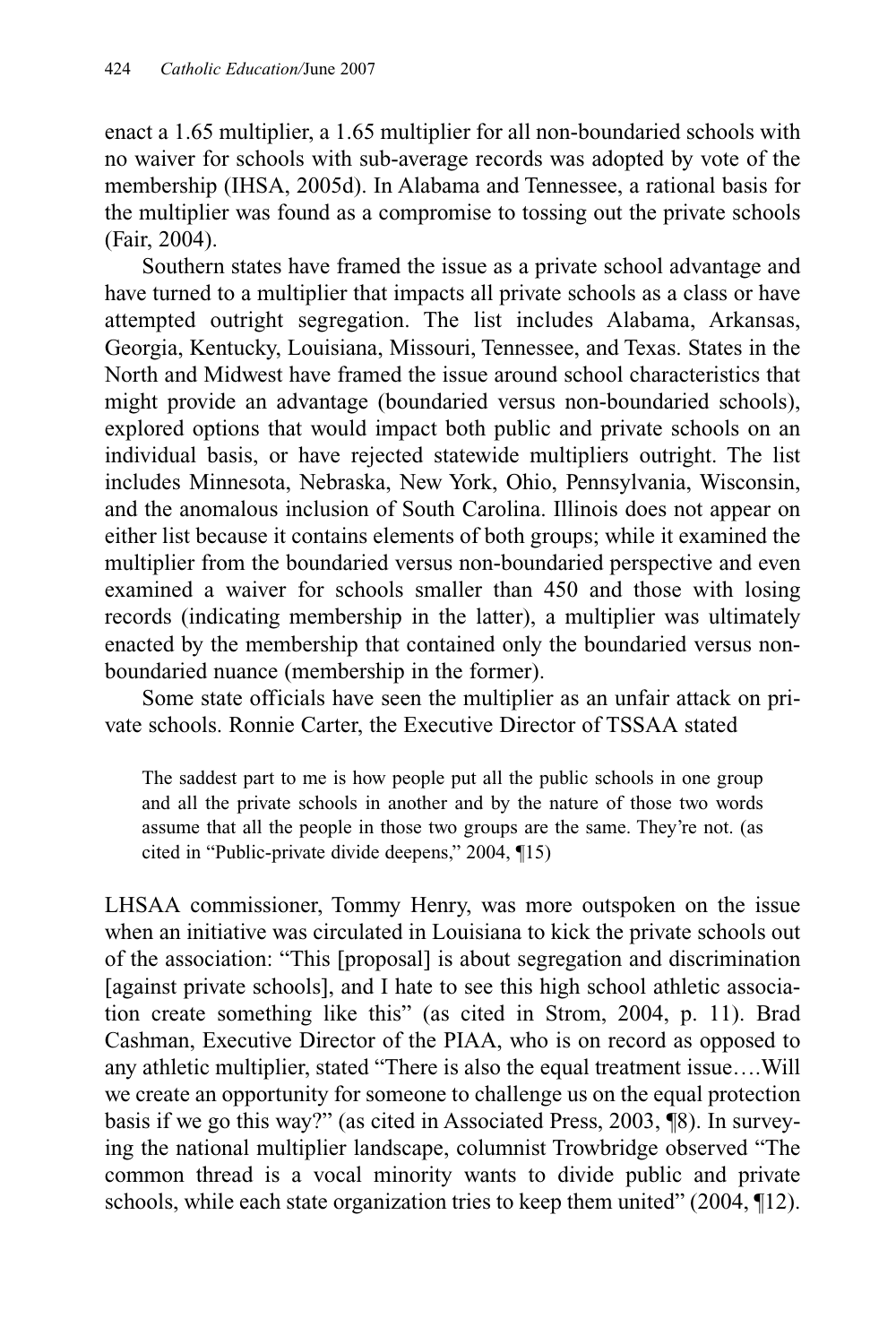Some sports columnists have viewed the multiplier as bad policy. Roquemore, a columnist for the *Milwaukee Journal Sentinel*, opined regarding the multiplier, "That's as absurd as the former laws stating black slaves in America were just three-fifths of a person. Not surprisingly, the thirst to be No. 1 in sports seems to trump all forms of logic" (2005, ¶19). This was also the sentiment of Mellinger of the *Kansas City Star* who wrote

Now, there are a million reasons why this is a bad idea. Here's two: It's a bit insulting to tell a public-school kid he's worth only a fraction of a privateschool kid, and it's a bit condescending to tell public schools, "Hey, don't worry about it, we'll just tilt the rules in your favor." (2006, p. D6)

It struck a similar chord with Tucker of the *Chicago Sun Times* who wrote; "I'm just curious. Are we trying to sell inferiority to pass out more trophies?" (2005, p. 93). Reporting on the Indiana multiplier defeat, Tucker recalled the Illinois drama that played itself out a year earlier: "The settlement resulted in a binding vote, and the IHSA got its multiplier. The private schools, many of which received exemptions before the membership voted for fall sports, got the shaft" (Tucker, 2005, p. 93). Temkin of the *Chicago Tribune*, while criticizing attempts on the part of an Illinois legislator to mount a full scale legislative attack on the IHSA, nevertheless concluded "The IHSA, however, needs to shore up its own credibility by keeping the multiplier issue alive and restoring waivers for non-boundary schools that are average or worse on the playing fields" (2006, p. 10) The *Indianapolis Star* Editorial Board articulated its opposition to the multiplier by stating, "It's a solution in search of a problem and carries a whiff of sour grapes on the part of the public school principals and athletic directors who are behind it" (*Indianapolis Star* Editorial Board, 2006, ¶4). Indiana sports columnist, Sapper observed:

This practice is just wrong. Our forefathers came here to escape religious persecution, not so that we can perpetuate it. Let's face it, a majority of schools that would be subject to a multiplier have a religious affiliation and many of those are Catholic or Christian schools. (2006, ¶3)

Some private school officials have labeled the multiplier religious bigotry. In Indiana, Bruce Scifres, Roncalli football coach, called the proposed multiplier "one of the most obvious attempts at religious discrimination I've ever seen" (as cited in Cohen, 2006, ¶19). Bishop Luers football coach and athletic director, Matt Lindsay, stated "It's discriminatory toward Catholic schools. I don't have anything good to say about it and those who put it together" (as cited in Hartman, 2006, p. 2P). Cunningham of the Nebraska Catholic Conference observed that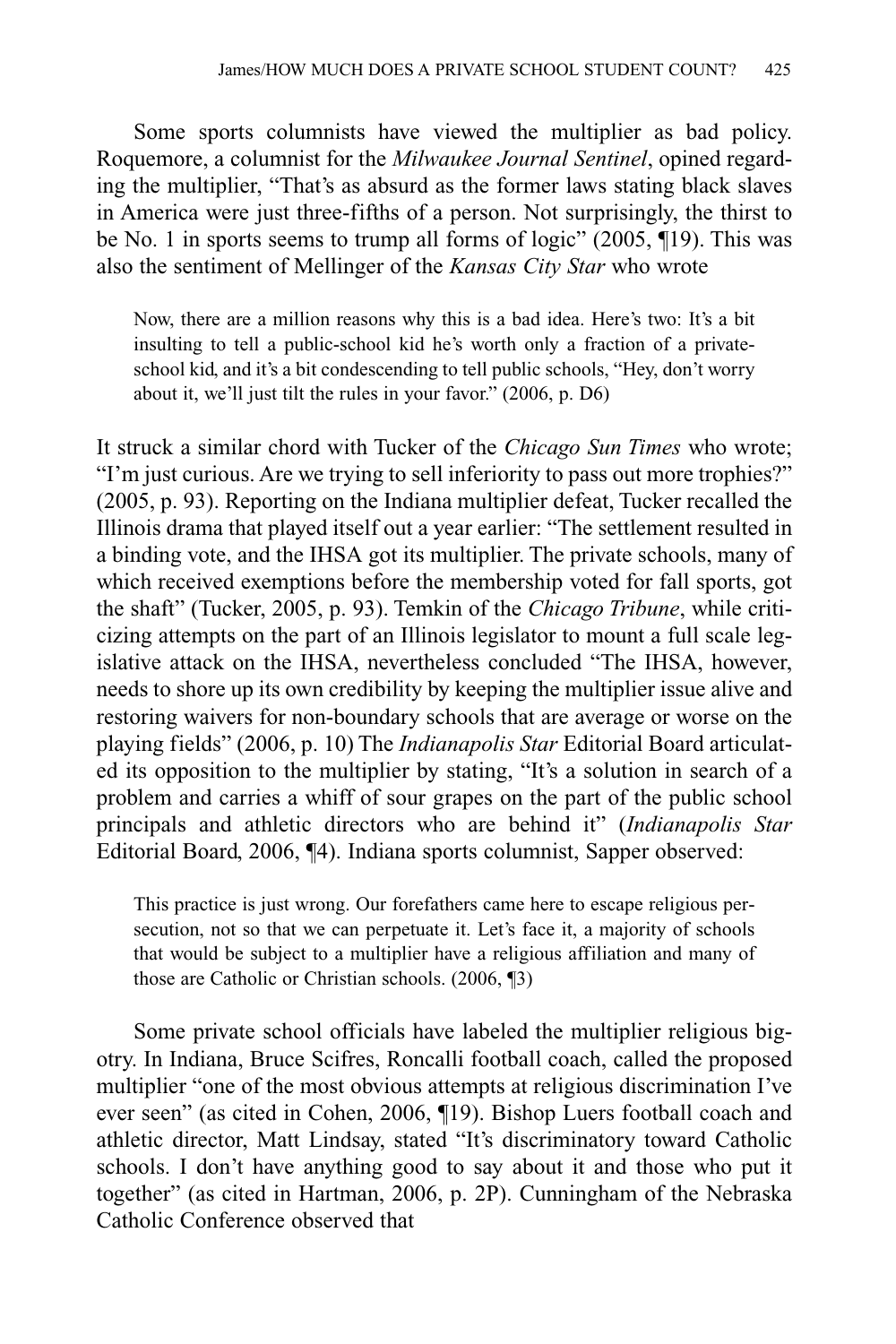given the fact that the overwhelming percentage of private schools in Nebraska are sponsored and operated by religious entities, and the fact that the overwhelming percentage of students who attend these schools are adherents practicing their religious faith, the proposal [multiplier] could be viewed as a form of prejudice-based religious gerrymandering. (2002, ¶12)

#### **MULTIPLIER ANALYSIS**

An important first step in finding a resolution to any problem is problem identification. With regard to the multiplier one must ask, for what problem is this the solution? It is not clear what problem the multiplier seeks to redress apart from the *malum in se* of private school success. Consequently, it represents a blunt tool that harms all private schools in an effort to punish the few private schools experiencing great success in a few sports. What is this alleged unfair advantage, and if it really exists, what ought to be done to level this unfair advantage in an equitable fashion? This question is missing from most of the multiplier debates which usually point to statistical overrepresentation of private schools winning state championships in a few select sports as sufficient justification for a universal private school multiplier.

If statistical over-representation in championships is the criterion for demonstrating an unfair advantage, logic dictates that a corrective such as a multiplier ought to be invoked whenever an individual school or a grouping of schools has inordinate success. Such logic would necessitate a multiplier for urban schools in Tennessee (and possibly many other states) since five metropolitan counties account for 70% of the state titles over the past 40 years while comprising only 25% of the association's membership ("Publicprivate divide deepens," 2004), and a multiplier for all public schools in Nebraska (and possibly many other states) for non-athletic competitions (Arneal, 2005). Curiously, the inordinate success of a few private schools in a few sports has precipitated multiplier initiatives in several states, while the analogous success of public schools has not. Such a double standard was noted by Milwaukee sports columnist Roquemore (2005) who observed that while private school teams such as Whitefish Bay Dominican boys' basketball team that has won two consecutive titles, and Kettle Moraine Lutheran girls' volleyball team that has won three consecutive titles have precipitated an inquiry into multipliers, public school dominance by Brookfield Central girls' soccer (three consecutive titles) and Randolph boys' basketball (four consecutive titles) have not registered a complaint (Roquemore, 2005).

If illegal recruiting is the alleged advantage that private schools hold, then rules prohibiting such an advantage need to be made and applied to public and private schools on an equal basis. It is noteworthy that rules governing eligibility and prohibiting certain types of transfers are operative in most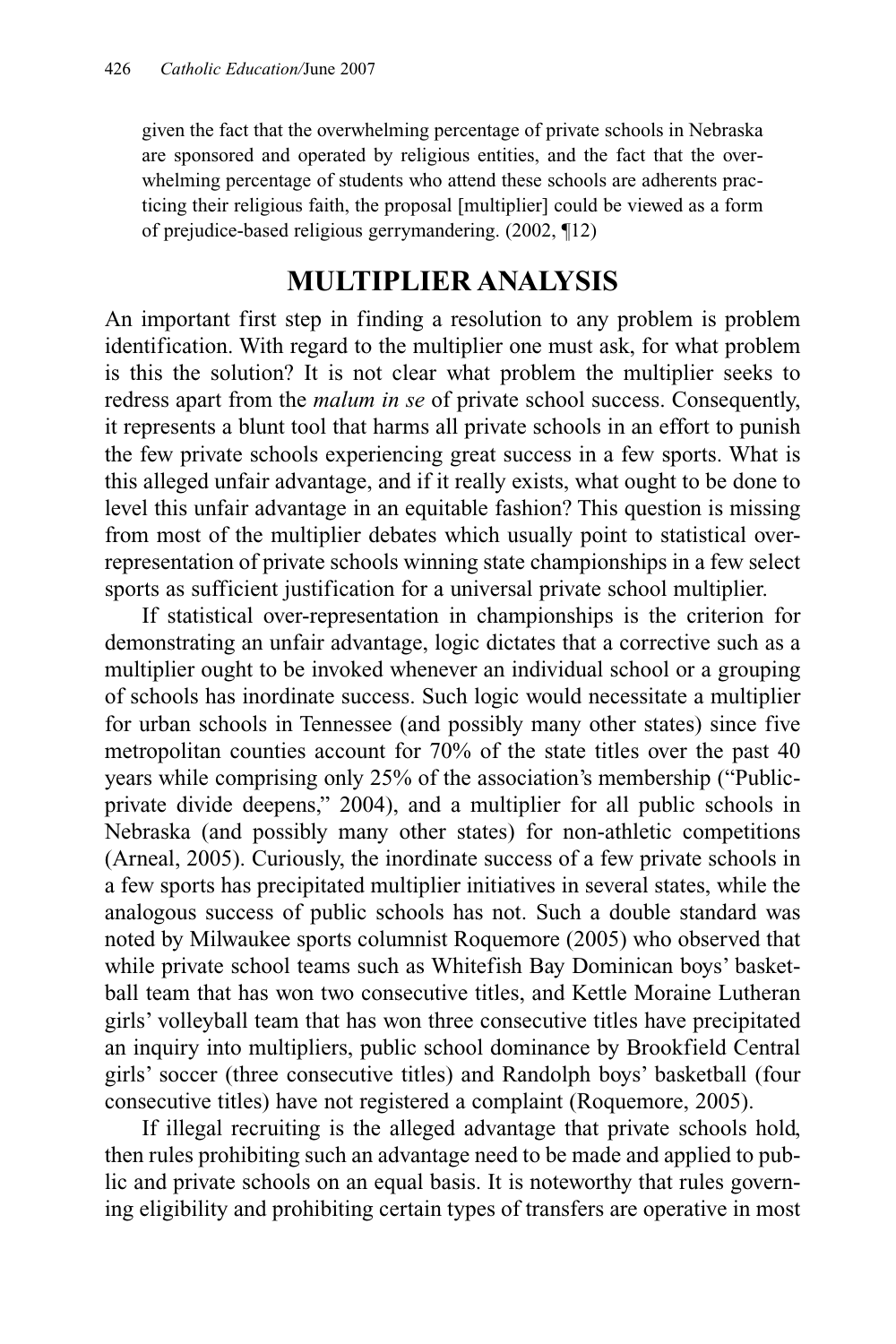states. Illegal recruiting, "selective admission," and "holding down enrollment" are the red herring excuses used to vilify and taint any and all forms of private school success. They provide the prejudicial rationalizations required to entice a sufficient number of public schools to pass a multiplier. Illegal recruiting, whether done by a private or public school is wrong and ought to be punished.

If there is a private school advantage such as non-boundaried admission, it is clearly not a universal advantage of all non-boundaried schools. Some non-boundaried schools (public and private) have deplorable records, and applying a multiplier to all non-boundaried schools is patently unfair to those that have not fully developed this alleged advantage. The fact that this alleged advantage appears only in a few sports is an added complexity. If private schools have inordinate success in basketball in Pennsylvania, should their enrollments be multiplied for football? If private schools in Nebraska have inordinate success in football, should their enrollments be multiplied for non-athletic endeavors like the one-act play competition? Should there be multiple multipliers (or no multipliers) for each activity similar to the approach advanced in New York (Witt, 2006)? This case study indicates that the inordinate success of private schools that apparently necessitates the multiplier is localized in a handful of schools in either one or a select few sports. Is this a sufficient rationale to enact a blanket policy impacting all private schools in a particular state for all activities?

There may well be differences in the number of eligible students in private and public schools. A careful impartial analysis of data might create an algorithm that equalizes this variance in an equitable manner on a school-byschool basis, a notion that was examined in several Northern and Midwestern states. This raises a further question: should the differences in participation that exist among individual public and private schools be equalized through a multiplier or should they be universally encouraged? Are low participation rates of students in activities something that as a matter of public policy ought to be leveled through a multiplier? Regardless, it is unlikely that such an algorithm will satisfy those whose prima facia case is private school success. The algorithm will not be enough because some private schools will still win an inordinate number of championships in marquee sports.

When the real purpose of the multiplier is to reduce the winning of a select number of schools in a few sports, as opposed to the expressed reason of leveling the playing field, the continual success of these schools will necessitate larger multipliers, segregation, or in the case of Tennessee, segregation and multiplication. This is evident in Arkansas where the multiplier was increased without warrant from any study or report (Moritz, 2006), and in Missouri and Illinois where there is presumably a reticence to examine the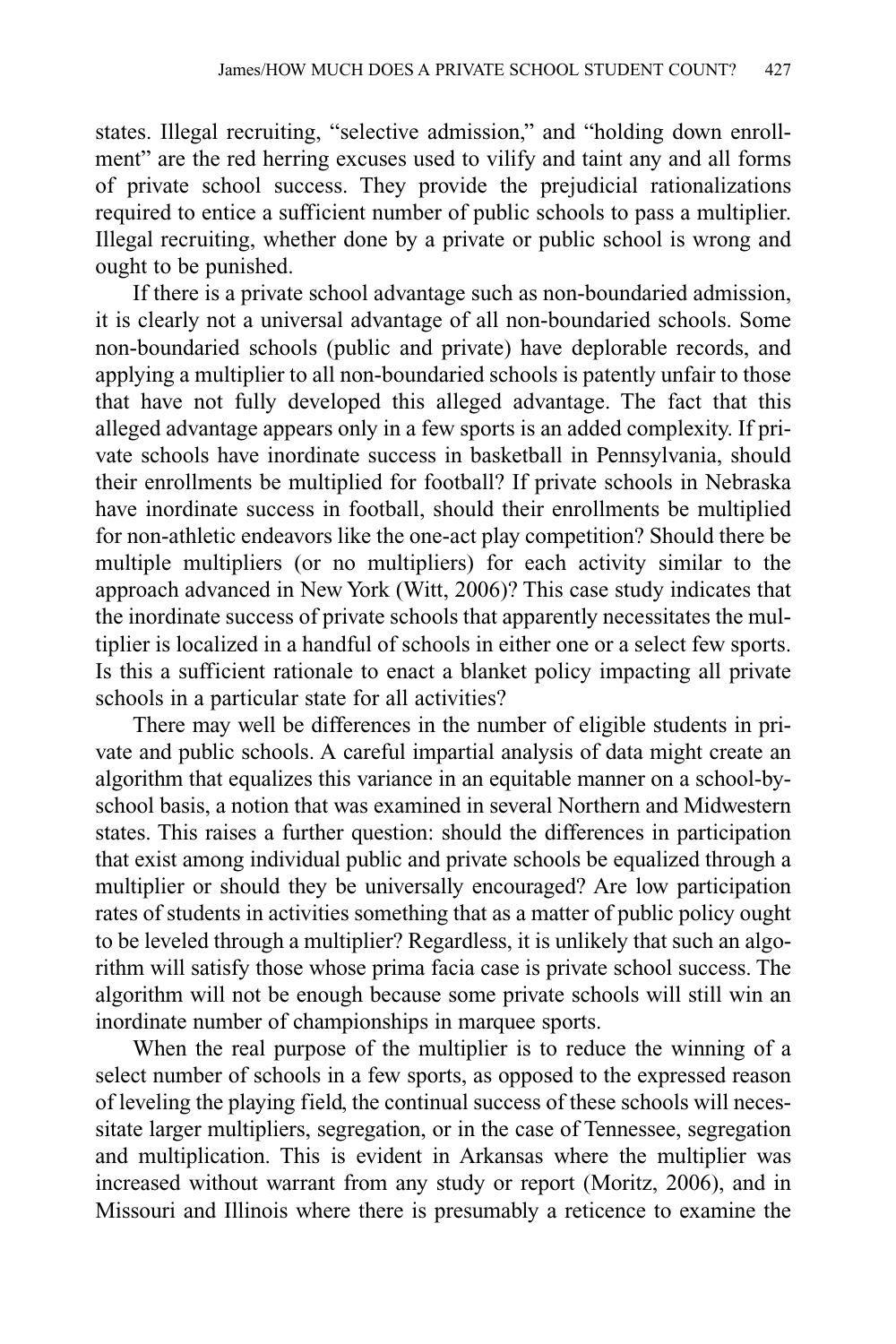issue in the light of research or reason (IHSA, 2005a; Ludwig, 2002a, 2002b; Tucker, 2005). This understanding was tactfully articulated by Indiana High School Athletic Association (IHSAA) assistant commissioner, Bobby Cox, who stated that while the IHSAA had "no stance on the issue," he noted that after studying what other states have done, he "isn't convinced that a multiplier would result in fewer state titles for private schools" (as cited in Cohen, 2006, ¶29) and even provided examples. In Alabama and Tennessee the multiplier represented a compromise to tossing out the private schools (Fair, 2004). A proposal for segregation was raised in Kentucky after Catholic schools won 8 of the past 10 state championships in football in the largest classification (Cohen, 2006). Kentucky is now exploring rules on feeder systems (Hall, 2006). Louisiana looked at segregation, but chose instead not to allow private school powerhouses Evangel Christian Academy and John Curtis Christian to play in higher classifications (Daigle, 2004). Tennessee has segregated non-boundaried schools into a separate division and now multiplies the remaining boundaried private schools by 1.8 (Williams, 2004). Texas maintains a mostly segregated system by requiring all private schools who want admission into UIL to compete at the 5A level, a de facto sliding multiplier. Ronnie Carter, the Executive Director of TSSAA stated "I don't think you could take what we've done here and say that it's solved the problem. It hasn't" (as cited in "Public-private divide deepens," 2004, ¶14). Bob Baldridge, the Assistant Executive Director of TSSAA, is in agreement: "This problem existed before I got here 37 years ago and it will still exist when I retire 15 years from now" (as cited in Trowbridge, 2004, ¶8).

The multiplier was held to be constitutional in the states of Missouri and Arkansas, and given the low threshold required to sustain the rational basis test, it is likely that multipliers with a rationale, even if only a pretext, will pass constitutional review. This does not mean that athletic associations receive a free pass on their policies and regulations; the different outcomes in the states of Missouri and Illinois regarding the differential treatment of public and non-public school student transfers provide a case in point. Despite nearly identical facts of the cases and wording of the policies, the United States District Court for the Eastern District of Missouri came to a different conclusion in *Beck v. MSHSAA* (1993) than the 7th Federal Circuit Court of Appeals in *Griffin High School v. Illinois High School Association* (1987). In *Beck v. MSHSAA* (1993), the court opined "because the case at bar lacks comparable evidence as to the existence of a 'private school advantage'…it is not evident to this court how these 'differences' provide non-public schools an advantage over public schools" (p. 1005). The court went on to observe, "This court has searched in vain for an explanation of the 'advantage' that nonpublic schools are afforded over public schools which might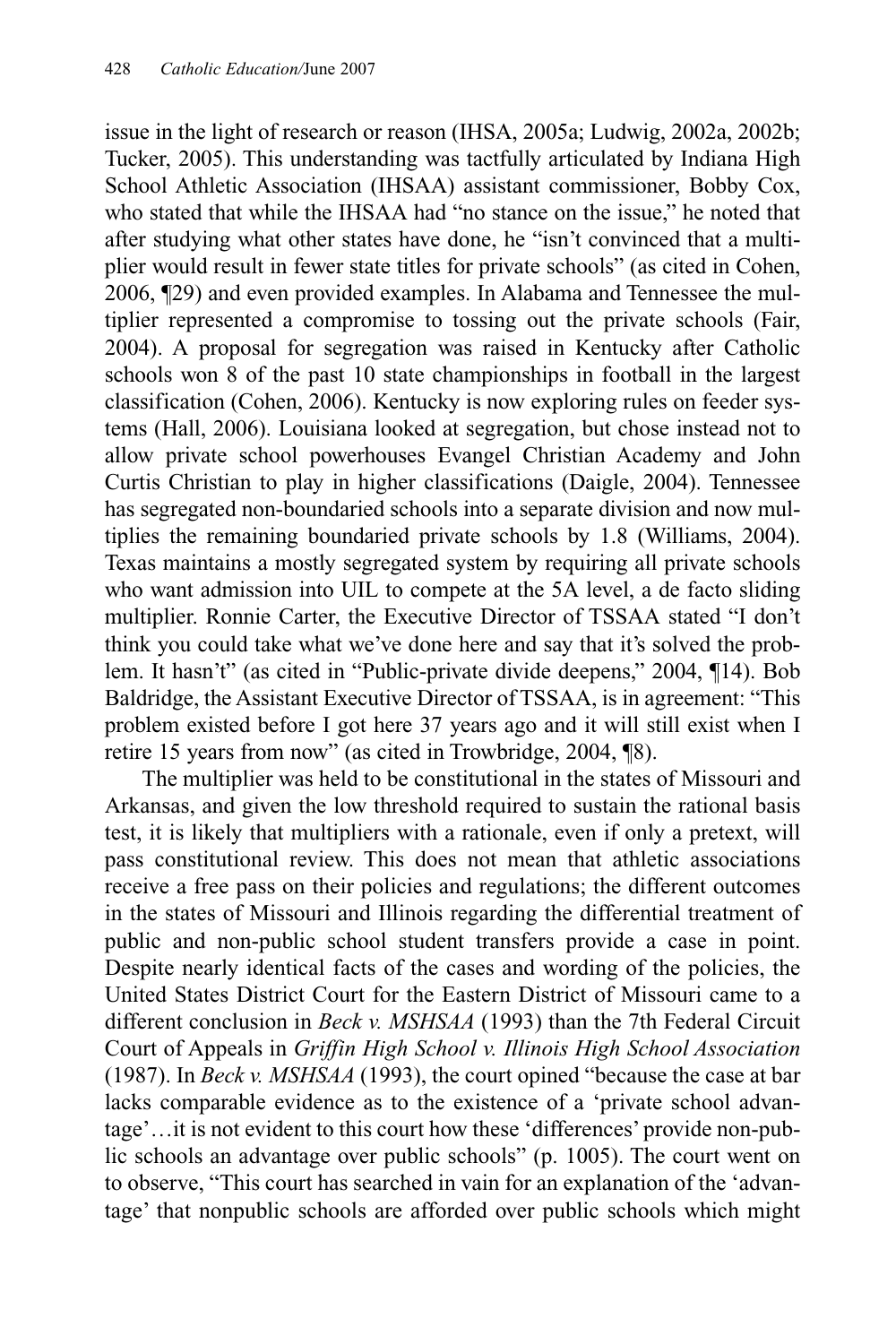justify such an exception to the transfer restriction" (*Beck v. MSHSAA*, 1993, p. 1005). It is possible that a court in another state might come to a similar conclusion about the multiplier. Furthermore, if a group of private schools is able to demonstrate that the multiplier is indeed a pretext for religious discrimination, the legal standard moves from a rational basis test to a strict scrutiny test, a standard that a multiplier is doubtful to withstand.

The final recourse in the multiplier debate is legislative action. While legislation seems to be an extreme measure to overturn the judgment on the part of a state athletic association, it is not without precedent. State athletic associations are not private organizations but are agents of the state. The United States Supreme Court (*Brentwood v. Tennessee Secondary School Athletic Association*, 2001), as well as a variety of other courts, have found state athletic associations to be state actors, and it is the role of the legislature to enact laws regulating state activity. The Pennsylvania legislature mandated the inclusion of private schools into the Pennsylvania Interscholastic Athletic Association in 1972 (Associated Press, 2003). Legislative action was attempted in Missouri and Illinois to overturn the multiplier (Flory, 2003; Temkin, 2006). In Georgia, it was legislation that removed the multiplier (Georgia General Assembly, 2005). In Texas, it was impending litigation and legislation that convinced the University Interscholastic League (the Texas public school athletic association) to include two schools, Strake Jesuit and Dallas Jesuit, into the league and compete with public schools for state championships (Texas Senate, 2001a). In Arizona, preemptive legislation ensured that the Arizona Interscholastic Association would not enact a multiplier (Falduto, 2006).

What is missing in the multiplier debate is the question of what it is that makes successful programs successful, public or private. Jim Place, Chaminade-Julienne football coach in Ohio who has coached at both public and private schools, stated "They don't get it. We win because of discipline" (as cited in Gokavi, 2005, p. C8). Ben Freeman, Pelion public school athletic director in South Carolina, stated "you always know they're going to have good teams there….They've always been well-coached, and they're just good programs" (as cited in Emerson, 2006, ¶32). Byron Williams, the principal at Salmen High, a public school in Louisiana, stated "I'm the kind of person, if the bully is whipping my butt on the way to school, take the whipping….Don't cry and stay home. Get better" (as cited in Longman, 2004, p. D1). Is it possible that intangibles exist in both public and private schools such as tradition, high expectations, effective coaching, discipline, and a strong work ethic that lead to inordinate success? Is it possible that success begets success, and that the key challenge in athletics is to build a tradition of success rather than legislating success through a gerrymandered multiplier?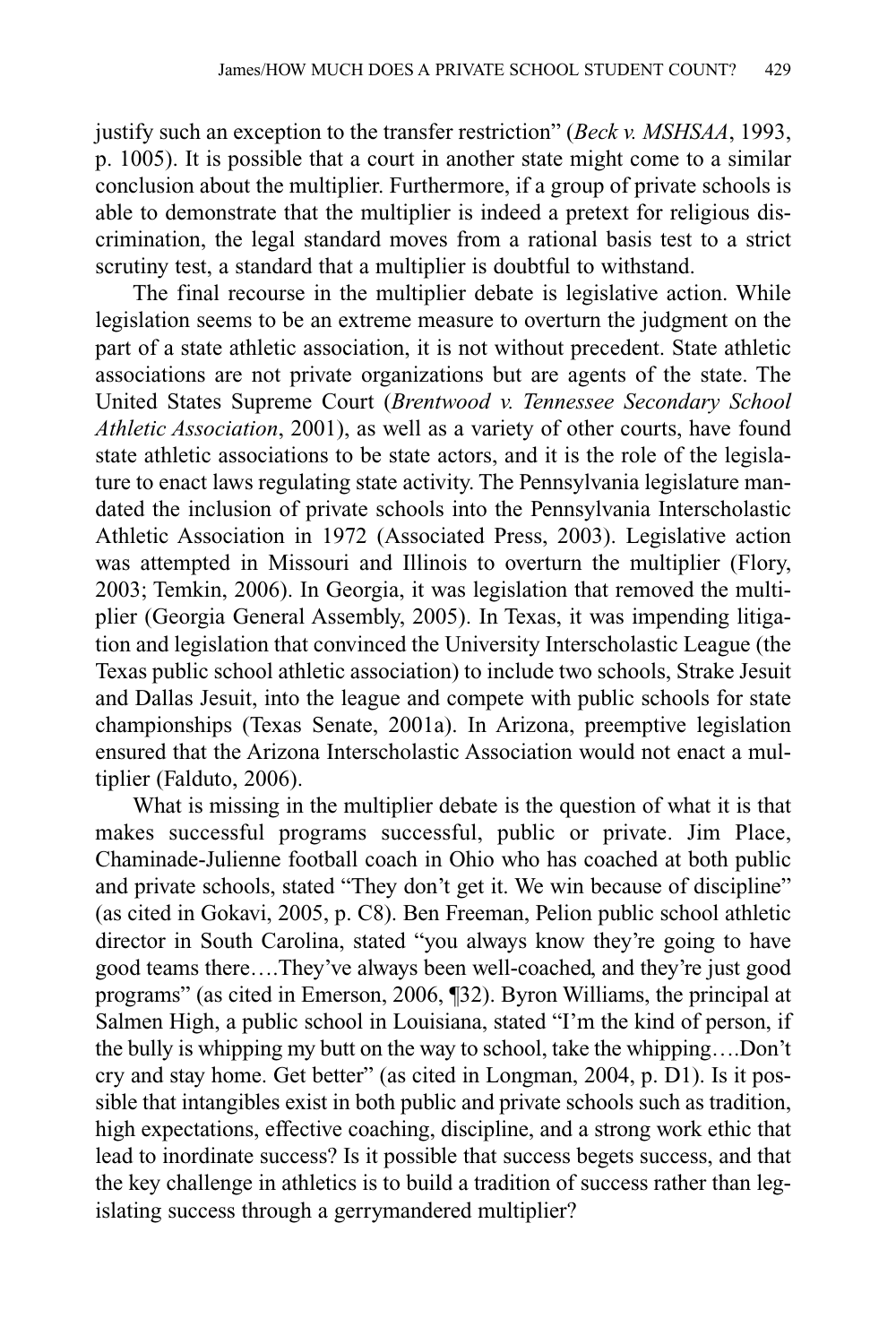#### **REFERENCES**

- Arizona House of Representatives. (2006). H.B. 2772 (Legislature 47). Retrieved November 14, 2006, from http://www.azleg.gov/FormatDocument.asp?inDoc=/legtext/47leg/2r/bills/ hb2772h.htm
- Arkansas High School Activities Association. (2000a). *Board of directors summer workshop*. (Available from Arkansas High School Activities Association, 3290 Richards Road, North Little Rock, AR 72117)
- Arkansas High School Activities Association. (2000b). *Governing body meeting*. (Available from Arkansas Activities Association, 3290 Richards Road, North Little Rock, AR 72117)
- Arkansas High School Activities Association. (2005). *Board of directors summer workshop*. Retrieved September 22, 2006, from http://ahsaa.org/board%20minutes%206-7-05.pdf
- Arneal, L. (2005, December 1). Ads give mixed reviews on proposal. *Columbus Telegram*. Retrieved November 15, 2006, from http://columbustelegram.com/articles/2005/12/01/sports/sports2.prt
- Associated Press. (2003). Private school success at issue. *The Vindicator*. Retrieved October 30, 2003, from http://www.vindy.com/sports/277614559529659.shtml
- Associated Press. (2006). Text of order rejecting injunction in Ark high school sports case. *KFSM Online*. Retrieved September 15, 2006, from http://www.kfsm.com/global/story.asp?s=5239625& ClientType=Printable
- Baer, R. (2002a, August 11). Doing the new math: Changes taking root for 2002-03 school year. *Columbia Daily Tribune*. Retrieved September 22, 2006, from http://archive.columbiatribune.com /2002/aug/20020811spor002.asp
- Baer, R. (2002b, August 18). Area athletes take MSHSAA, multiplier to court. *Columbia Daily Tribune*. Retrieved September 22, 2006, from http://archive.columbiatribune.com/2002/aug/ 20020818spor006.asp
- Bax v. MSHSAA, (Boone Co., Mo., 2003).
- Beck v. MSHSAA, 837 F. Supp. 998 (U.S. Dist., 1993).
- Bowman, P. M. (2006, February 16). Rivals take aim at Bishop England athletic program. *The Post and Courier*, p. A1.
- Brentwood v. Tennessee Secondary School Athletic Association, 531 U.S. 288 (2001).
- Brocato, R. (2004a, February 11). Reason wins day; Vote for split playoffs sent to panel. *New Orleans Clarion Herald*. Retrieved November 14, 2006, from http://clarionherald.org /20040211/art005.htm
- Brocato, R. (2004b, November 3). The "innocent" were sacrificed to punish Evangel, Curtis. *New Orleans Clarion Herald*. Retrieved November 14, 2006 from http://clarionherald.org /20041103/art007.htm
- Cantu, R. (2006, April 13). Private school first to make it to state. *Austin American-Statesman*, p. C01.
- Cohen, A. (2006, January 29). Formula for success? *The Indianapolis Star*. Retrieved March 10, 2006, from http://www.indystar.com
- Crone, T. (2002, August 22). Baseball needs to get real: Private school multiplier challenged. *The Examiner*. Retrieved September 28, 2006, from http://www.examiner.net/stories /082202/tim\_082202022.shtml
- Cunningham, J. (2002, December 20) Multiplier idea rightfully thumped. *Capitol Correspondent*. Retrieved November 15, 2006, from http://www.nebcathcon.org/2002\_columns.htm#12-20-02
- Daigle, A. (2004, January 25). Judgment day: LHSAA to vote public-private this week. *The Natchez Democrat*. Retrieved November 15, 2006, from http://natchezdemocrat.com/ articles/2004/02/04/sports/sports50.txt
- Eigelbach, K. (2006, February 11). Trying to make field more level for high school sports. *The Kentucky Post*. Retrieved March 10, 2006, from http://www.kypost.com
- Emerson, S. (2006, February 15). Rule proposal targets private school sports. *The State*. Retrieved March 6, 2006, from http://www.redorbit.com/news/education/391687/rule\_proposal\_ targets\_private\_school\_sports/index.html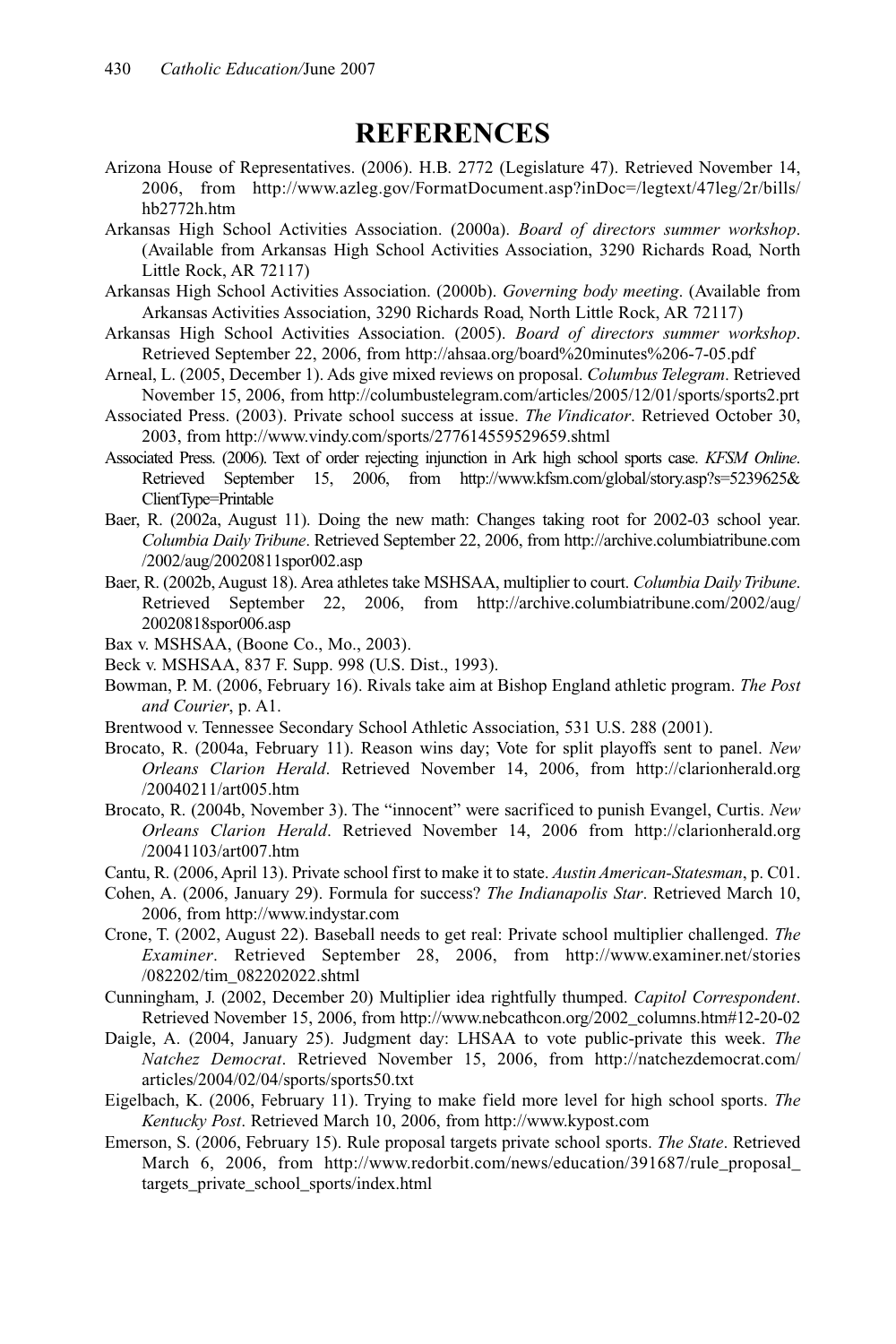- Fair, M. (2004, September 28). Total separation won't unite publics, privates. *Nashville City Paper*. Retrieved November 15, 2006, from http://www.nashvillecitypaper.com/index.cfm? section=7&screen=news&news\_id=36076
- Falduto, B. (2006, February 25). AIA abandons plan to use "multiplier." *The Tribune (Mesa, Arizona)*. Retrieved October 2, 2006, from Lexis Nexis Database.
- Flory, J. (2003, March 29). Governor readying to exercise veto power more than last year. *Columbia Tribune*. Retrieved November 15, 2006, from http://archive.columbiatribune.com /2003/mar/20030329feat001.asp
- Georgia General Assembly. (2005). *Senate bill 103*. Retrieved September 28, 2006, from http://www.legis.state.ga.us/legis/2005\_06/fulltext/sb103.htm
- Gokavi, M. (2005, November 4). Ohio to study "multiplier" plan. *Dayton Daily News*, p. C8.
- Gokavi, M. (2006, July 29). D-I shuffle tries to cut enrollment disparity. *Dayton Daily News*, p. B6. Griffin High School v. Illinois High School Association, 822 F.2d 671 (U.S. App., 1987).
- Hall, C. R. (2006, April 11). Board isn't likely to resolve public-private issue soon. *Louisiville Courier Journal*. Retrieved September 14, 2006, from Lexis Nexis Database.
- Hartman, R. (2006, February 16). Class controversy just multiplies. *Fort Wayne News-Sentinel*, p. 2P. Hernandez, R. (2006, April 27). Chickering eyes solution: The executive director has been told to
- resolve the public-private school conflict. *Wisconsin State Journal*, p. C4.
- Illinois High School Association. (2005a). Board acts on public-private recommendations. *IHSA Announcement*. Retrieved September 22, 2006, from http://www.ihsa.org/announce/2004- 05/050319.htm
- Illinois High School Association. (2005b, February 14). Board schedules action on public-private task force recommendations. *IHSA Announcement*. Retrieved September 22, 2006, from http://ihsa.org/announce/2004-05/050214.htm
- Illinois High School Association. (2005c). IHSA announces settlement to multiplier lawsuit. *IHSA Announcement*. Retrieved September 22, 2006, from http://www.ihsa.org/announce/2005- 06/051005.htm
- Illinois High School Association (2005d). IHSA schools approve 5 of 5 proposals, including multiplier. *IHSA Announcement*. Retrieved September 22, 2006, from http://www.ihsa.org /announce/2005-06/051229.htm
- Illinois High School Association. (2005e). Public-private task force makes recommendations to board. *IHSA Announcement*. Retrieved September 22, 2006, from http://www.ihsa.org /announce/2004-05/050118.htm
- Indiana High School Athletic Association (2006). *IHSAA Board of Directors-2006 annual meeting agenda*. Retrieved September 22, 2006, from http://ihsaa.org/about\_ihsaa/board/2005- 06/05016agenda.pdf
- *Indianapolis Star* Editorial Board. (2006, May 1). Unnecessary roughing of private schools. *Indianapolis Star*. Retrieved September 15, 2006, from http://indystar.com/apps/pbcs.dll/ article?Date=20060501
- Johnston, A. E. (2000). *Brief of amicus curiae Southwest Law Institute in support of petitioner Brentwood Academy*. Birmingham, AL: Southwest Law Institute.
- Longman, J. (2004, November 26). When Goliath strikes David back, from the sideline. *The New York Times*, p. D1.
- Ludwig, M. (2002a). *Plaintiff's supplemental trial brief in Re: Bax v. MSHSAA.* Jefferson City, MO: Author.
- Ludwig, M. (2002b). *Plaintiff's trial memorandum in Re: Bax v. MSHSAA*. Jefferson City, MO: Author.
- Maciaszek, M. (2005, January 19). Task force says multiplier doesn't add up. *Daily Herald*, p. 12.
- Mayse, M. V. (2002). *Suggestions of defendant in support of defendant's motion to dismiss and in opposition to plaintiff's request for temporary restraining order in Re: Bax v. MSHSAA.* Columbia, MO: Author
- McCallum, B. (2004, October 28). LHSAA rejects Evangel, Shreve moves. *The Shreveport Times*. Retrieved March 15, 2006, from http://www.shreveporttimes.com/appspbcs.dll/article?Date= 20041028&Category=SPORT